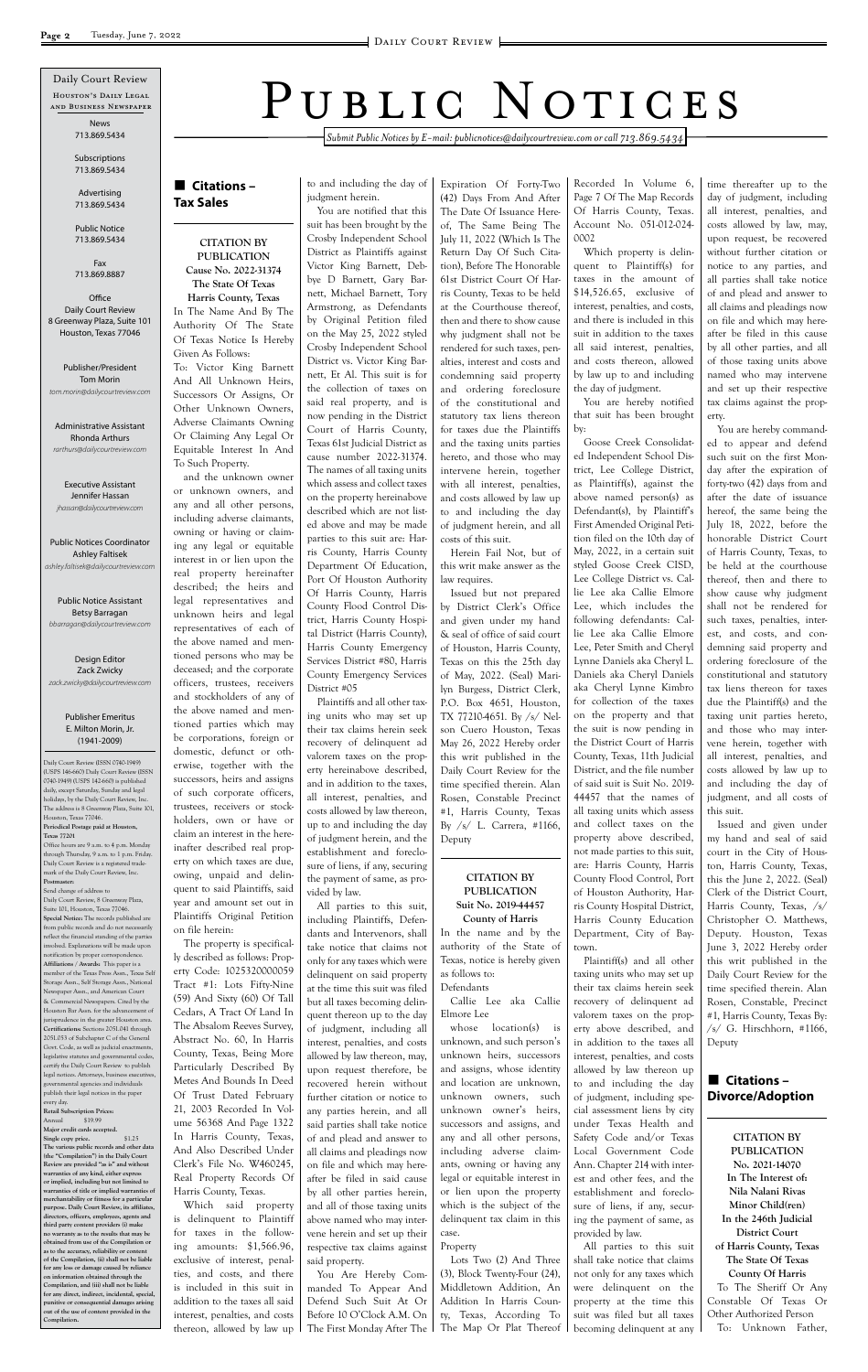And To All Whom It May Concern, Respondent(s):

You have been sued. You may employ an attorney. If you or your attorney do (does) not file a written answer with the clerk who issued this citation by 10:00 a.m. on the Monday next following the expiration of 20 days after you were served this citation and First Amended Original Petition For Termination And Adoption Of A Child, a default judgment may be taken against you. The Petition of, Rivas-Gonzalez, Guadalupe and Gonzalez Samuel David Petitioner, was filed in the 246th District Court of Harris County, Texas, on the 29th day of April, 2022, Against Respondent, Unknown Father, numbered, 2021-14070 and entitled "In the Interest of" Nila Nalani Rivas: A child (or children).

The suit requests First Amended Original Petition For Termination And Adoption Of A Child. The date and place of birth of the child (children) who is (are) subject of the suit Name: Nila Nalani Rivas, DOB: 04/18/2018, Sex: Female, County Of Residence: Harris.

"The Court Has Authority In This Suit To Render An Order In The Child's (Children's) Interest That Will Be Binding On You Including The Termination Of The Parent-Child Relationship, The Determination Of Paternity And The Appointment Of A Conservator With Authority To Consent To The Child's (Children's) Adoption."

Issued And Given Under My Hand And Seal Of Said Court At Houston Texas On This The 10th Day of May, 2022. Issued at request of: Bruman, Steven I, 8128 Spring Cypress Road, Spring, TX 77379, Bar No # 03245050. (Seal) Marilyn Burgess, District Clerk, Harris County, Texas, 201 Caroline Houston, TX 77002, PO Box 4651 Houston, TX 77210. By: /s/ Lonya Porter, Deputy

**CITATION BY PUBLICATION No. 2022-11530 Plaintiff: Almaraz-Zamarron, Jorge vs. Defendant: Espinoza-Rojas, Carmen In The 507th Judicial District Court of Harris County, Texas The State Of Texas County Of Harris** To: Espinoza-Rojas, Carmen, And To All Whom It May Concern, Whose Residence And Whereabouts Are Unknown, Respondent (s).

You have been sued. You may employ an attorney. If you or your attorney do not file a written answer with the Clerk who issued this citation by 10:00 a.m. on the Monday next following the expiration of 20 days after you were served this citation and First Amended Petition For Divorce, a default judgment may be taken against you. The Petition of Almaraz-Zamarron, Jorge Petitioner, was filed in the 507th Court of Harris County, Texas, on the 25th day of April, 2022, against Espinoza-Rojas, Carmen, Respondent(s), and the said suit being numbered 2022- 11530 on the docket of said Court, and entitled "In the Matter of the Marriage of Almaraz-Zamarron, Jorge and Espinoza-Rojas, Carmen, nature of which suit is a request to Divorce No

Children. "The Court has authority in this suit to enter any judgment or decree dissolving the marriage and providing for the division of property and custody and support of the children, which will be binding on you."

Issued And Given Under My Hand And Seal Of Said Court At Houston Texas On This The 25th day of April, 2022. Issued at request of: Tim Gyftakos, 10401 Airline Dr, Houston, TX 77037, Bar No # 00786515. (Seal) Marilyn Burgess, District Clerk, Harris County, Texas By: /s/ Julia Adkins Deputy

**CITATION BY PUBLICATION No. 2022-01944 In The Interest of: David Arturo Mena Dylan Daniel Mena Minor Child(ren) In the 312th Judicial District Court of Harris County, Texas The State Of Texas County Of Harris** To The Sheriff Or Any Constable Of Texas Or Other Authorized Person To: Deinere Mena Pedraza And To All Whom It May Concern, Respondent(s) You have been sued. You may employ an attorney. If

You or your attorney do not

file a written answer with the Clerk who issued this citation by 10:00 a.m. on the Monday next following the expiration of 20 days after you were served this citation and Original Petition In Suit Affecting Parent-Child Relationship, Request For Extraordinary Relief, Request For Temporary Restraining Order, Temporary Orders And Temporary Injunctions, a default judgment may be taken against you. The Petition of, Yenli Rodriguez Petitioner, was filed in the 312th District Court of Harris County, Texas, on the 11th day of January, 2022, Against Respondent, Deinere Mena Pedraza, numbered, 2022- 01944 and entitled "In the Interest of" David Arturo Mena, Dylan Daniel Mena, A child (or children).

The suit requests Original Petition In Suit Affecting Parent-Child Relationship, Request For Extraordinary Relief, Request For Temporary Restraining Order, Temporary Orders And Temporary Injunctions The date and place of birth of the child (children) who is (are) subject of the suit Name: David Arturo Mena, DOB: August 6, 2013, Sex: Male; Name: Dylan Daniel Mena, DOB: September 18, 2016, Sex: Male.

"The Court Has Authority In This Suit To Enter Any Judgment Or Decree In The Child's (Children's) Interest Which Will Be Binding Upon You Including The Termination Of The Parent-Child Relationship, The Determination Of Paternity And The Appointment Of A Conservator With Authority To Consent To The Child's (Children's) Adoption."

Issued And Given Under My Hand And Seal Of Said Court At Houston Texas On This The 25th Day of May, 2022. Issued at request of: Cynthia L. Neumann, 7322 SW Fwy, Ste. 1945, Houston, TX 77074, Bar No # 24041805. (Seal) Marilyn Burgess, District Clerk, Harris County, Texas, 201 Caroline, Houston, TX 77002, PO Box 4651 Houston, TX 77210, By: /s/ Michelle Arredondo, Deputy



**CITATION BY PUBLICATION No. 2018-38573 Plaintiff: Ovation Services LLC Vs. Defendant: Alice Garcia And Noe Garcia In The 190th Judicial District Court Of Harris County, Texas The State Of Texas County Of Harris**

Notice to Defendant: "You have been sued. You may employ an attorney. If you or your attorney do not file a written answer with the clerk who issued this citation by 10:00 a.m. on the Monday next following the expiration of forty-two days after the date of issuance of this citation and petition, a default judgment may be taken against you." In the name and by the authority of the State of Texas, notice is hereby given as follows: To: Alice Garcia (Deceased) and any and all other persons, including adverse claimants, owing or having or claiming any legal or equi-

table interest in or lien upon the following described prop-

erty delinquent to Plaintiff herein, for taxes, to-wit: Lot 186, Block 10, Of Lincoln City, Section 5, An Addition In Harris County, Texas, According To The Map Or Plat Thereof Recorded In Volume 22, Page 39, Of The Map Records Of Harris County, Texas.

Which said property is delinquent to Plaintiff for taxes in the following amounts: \$22,158.13, exclusive of interest, penalties, and costs, and there is included in this suit in addition to the taxes all said interest, penalties, and costs thereon, allowed by law up to and including the day of judgment herein.

You are hereby notified that suit has been brought by Ovation Services LLC, as Plaintiffs, against Alice Garcia And Noe Garcia as Defendants, by petition filed on the 11th day of June, 2018, in a certain suit styled Ovation Services LLC vs. Alice Garcia And Noe Garcia for collection of the taxes on said property and that said suit is now pending in the District Court of Harris County, Texas, 190th Judicial District, and the file number of said suit is 2018- 38573, that the names of all taxing units which assess and collect taxes on the property hereinabove described, not made parties to this suit, are City Of Houston, Houston ISD, Harris County, Harris County Flood Control, Houston Port Authority, Harris County Hospital District, Harris County Education Department, Houston Community College District.

Plaintiff and all other taxing units who may set up their tax claims herein seek recovery of delinquent ad valorem taxes on the property hereinabove described, and in addition to the taxes all interest, penalties, and costs allowed by law thereon up to and including the day of judgment herein, and the establishment and foreclosure of liens, if any, securing the payment of same, as provided by law. All parties to this suit, including plaintiff, defendants, and intervenors, shall take notice that claims not only for any taxes which were delinquent on said property at the time this suit was filed but all taxes becoming delinquent thereon at any time thereafter up to the day of judgment, including all interest, penalties, and costs allowed by law thereon, may, upon request therefor, be recovered herein without further citation or notice to any parties herein, and all said parties shall take notice of and plead and answer to all claims and pleadings now on file and which may hereafter be filed in said cause by all other parties herein, and all those taxing units

above named who may intervene herein and set up their respective tax claims against said property.

You are hereby commanded to appear and defend such suit on the first Monday after the expiration of forty-two (42) days from and after the date of issuance hereof, the same being the 27th day of June, 2022, (which is the return day of such citation), before the honorable District Court of Harris County, Texas, to be held at the courthouse thereof, then and there to show cause why judgment shall not be rendered for such taxes, penalties, interest, and costs, and condemning said property and ordering foreclosure of the constitutional and statutory tax liens thereon for taxes due the plaintiff and the taxing units parties hereto, and those who may intervene herein, together with all interest, penalties, and costs allowed by law up to and including the day of judgment herein, and all costs of this suit.

Issued and given under my hand and seal of said court in the City of Houston, Harris County, Texas this 10th day of May, 2022. Marilyn Burgess, District Clerk, Harris County, Texas, 201 Caroline, Houston, Texas 77002, P.O. Box 4651, Houston, Texas 77210. By: /s/ Julio Garcia, Deputy District Clerk. Houston, Texas. Issued at the request of: Stephen L. Dittlinger 4301 Westbank Drive, Suite 220, Austin TX 78746, 512.666.3490, Bar Number: 05900500

**CITATION BY PUBLICATION No. 2022-21559 Plaintiff: Vesper Properties, LLC Vs. Defendant: The Unknown Heirs Of Addye Motley, The Unknown Heirs Of Harold Motley, And Household Finance Corporation (III) In The 190th Judicial District Court Of Harris County, Texas**

## **The State Of Texas County Of Harris**

Notice To Defendant: "You have been sued. You may employ an attorney. If you or your attorney do not file a written answer with the clerk who issued this citation by 10:00 a.m. on the Monday next following the expiration of forty-two days after the date of issuance of this citation and petition, a default judgment may be taken against you."

To: Unknown Heirs Of Harold Motley And Unknown Heirs Of Addye Motley Address And Whereabouts Are Unknown

You Are Hereby Commanded to be and appear before the 190th Judicial

District Court of Harris County, Texas in the Courthouse in the city of Houston, Texas at or before 10:00 o'clock A.M. Monday, the 27th day of June, 2022, being the Monday next after the expiration date of fortytwo days after this citation is issued, and you are hereby commanded and required then and there to appear and file written answer to the Plaintiffs Petition In Suit To Quiet Title And Trespass To Try Title, filed in said Court on the 4th day of April, 2022, in a suit numbered 2022-21559 on the docket of said court, wherein Vesper Properties, LLC Plaintiff(s) and Unknown Heirs Of Harold Motley And Unknown Heirs Of Addye Motley Defendant(s), the nature of plaintiff's demand being and the said petition alleging: Trespass To Try Title Synopsis:

Plaintiff Vesper Property, LLC by and through its attorney of record Andrew Bayley, of the Bayley Law Firm, PLLC 1225 North Loop West, Suite 900, brought suit against The Unknown Heirs Of Addye Motley, Deceased and the Unknown Heirs Of Harold Motley, Deceased and any other person claiming any right, title or interest in 4406 Tavenor St, Houston, TX 77018 legally described as :

Lot Six (6) In Block Fourteen (14) Of Cloverlan Section Three, A Subdivision In Harris County, Texas, According To The Map Or Plat Recorded In Volume 51 At Page 64 Of The Map Records Of Harris County, Texas.

Notice hereof shall be given by publishing this Citation once a week for four consecutive weeks previous to the 23rd day of June, 2022, in some newspaper published in the County of Harris, if there be a newspaper published therein, but if not, then the nearest county where a newspaper is published, and this Citation shall be returned on the 27th day of June, 2022, which is forty two days after the date it is issued, and the first publication shall be at least twenty-eight days before said return day. Herein Fail Not, but have before said court on said return day this Writ with your return thereon, showing how you have executed same. Witness: Marilyn Burgess, District Clerk, Harris County Texas. Given Under My Hand And Seal Of Said Court at Houston, Texas this 12th day of May, 2022. (Seal) Marilyn Burgess, District Clerk, Harris County, Texas, 201 Caroline, Houston, Texas 77002, P.O. Box 4651, Houston, Texas 77210. By /s/ Wanda Chambers, Deputy Clerk. Issued at the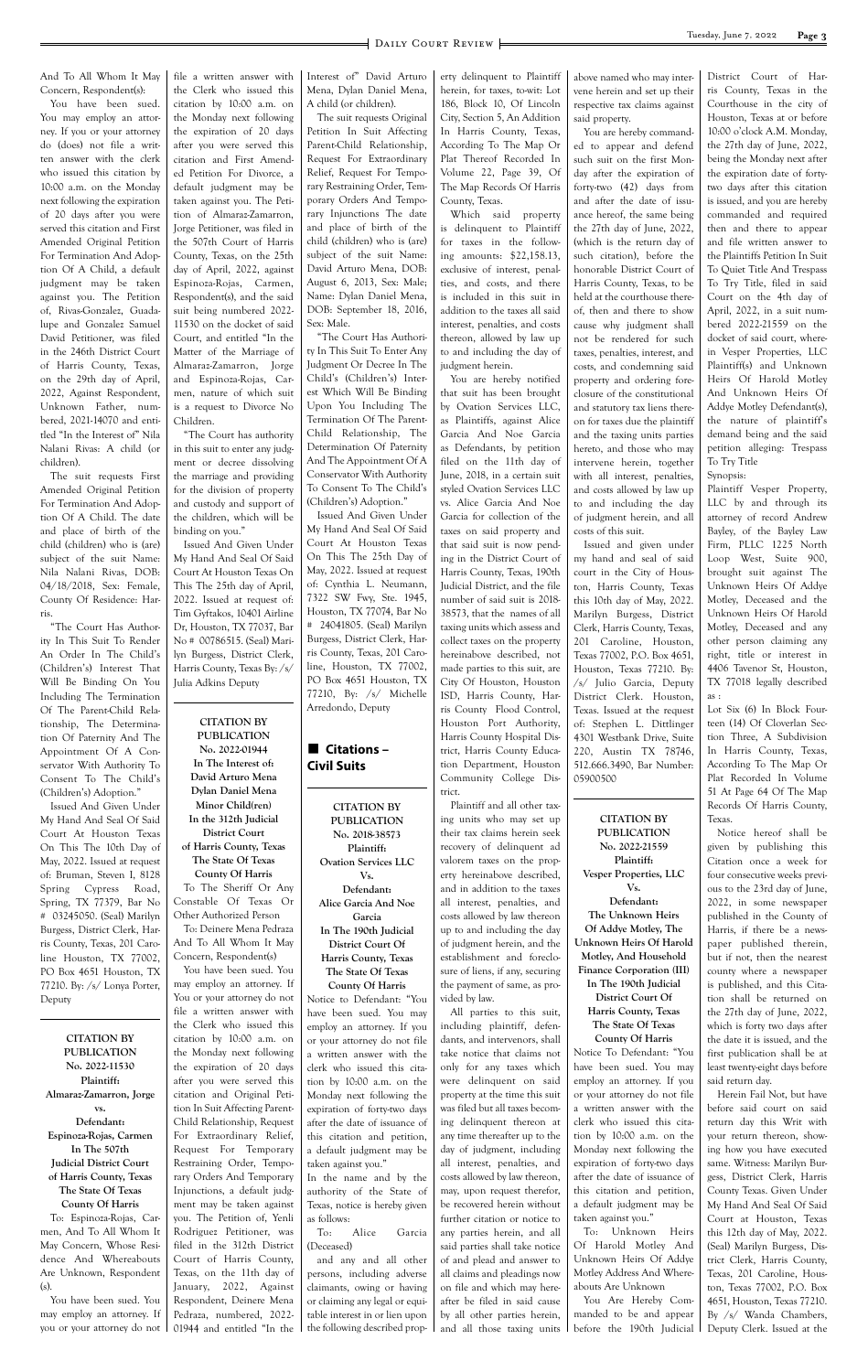request of: Bayley, Andrew, Address: 1225 North Loop West, Suite 900, Houston, Texas 77098, Bar Number: 24071501 Houston, Texas 05/13/2022. I hereby order this writ published in the Daily Court Review for the time specified therein. Alan Rosen, Constable Precinct #1, Harris County, Texas. By: /s/ A. Robbins, #1166, Deputy

**CITATION BY PUBLICATION No. 202208378 Plaintiff: Traditional Mortgage Acceptance Corporation (c/o Compu-Link Corporation d/b/a Celink) Vs. Defendant: McGlone, Conor; McGlone, Nathan; McGlone-Schroeder, Tara; McGlone, Simon; Kennedy, Angela and The Unknown Heirs At Law Of Conor McGlone In The 151st Judicial District Court Of Harris County, Texas The State Of Texas County Of Harris**

To: McGlone, Conor (Whose residence and whereabouts are unknown) Kennedy, Angela (Whose residence and whereabouts are unknown) The Unknown Heirs At Law Of Conor McGlone (Whose residence and whereabouts are unknown)

You Are Hereby Commanded to be and appear before the 151st Judicial District Court of Harris County, Texas in the Courthouse in the City of Houston, Texas at or before 10:00 o'clock A.M. Monday, the 5th day of July, 2022, being the Monday next after the expiration date of forty-two days after this citation is issued, and you are hereby commanded and required then and there to appear and file written answer to the Plaintiff's Original Petition, filed in said Court on the 10th day of February, 2022, in a suit numbered 202208378 docket of said court, wherein the Plaintiff, Traditional Mortgage Acceptance Corporation (c/o Compu-Link Corporation d/b/a Celink) and the Defendants, McGlone, Conor; McGlone, Nathan; McGlone-Schroeder, Tara; McGlone, Simon; Kennedy, Angela and The Unknown Heirs At Law Of Conor McGlone the nature of plaintiff's demand and the said petition alleging: Active - Civil Plaintiff Traditional Mortgage Acceptance Corporation, its successors in interest or assins, by and through its attorney of record Joseph M. Vacek of Robertson, Anschutz, Schneid, Crane & Partners, PLLC, 5601 Executive Dr., Suite 400, Irving, Texas 75038, brought suit against Conor McGlone, Angela Kennedy, and The Unknown Heirs of Conor V. McGlone, deceased and any other person claiming any subordinate right, title and/ or interest in 3315 Lantern Bay Lane, Katy, Texas 77449 ("Property"), and legally described as: Lot 26, Block 2, Lakes Of Bridgewater, Section Five, Amending Plat No. 1, A Subdivision In Harris County, Texas, According To The Map Or Plat Thereof Recorded In Film Code No. 481054 Of The Map And/ Or Plat Records Of Harris

County, Texas. Notice hereof shall be given by publishing this Citation once a week for four consecutive weeks previous to the 5th day of July, 2022, in some newspaper published in the County of Harris, if there be a newspaper published therein, but if not, then the nearest county where a newspaper is published, and this Citation shall be returned on the 28th day of June 2022, which is forty two days after the date it is issued, and the first publication shall be at least twenty-eight days before said return day.

Herein Fail Not, but have before said court on said return day this Writ with your return thereon, showing how you have executed same. Witness: Marilyn Burgess, District Clerk, Harris County Texas. Given Under My Hand And Seal Of Said Court at Houston, Texas this 17th day of May, 2022. (Seal) Marilyn Burgess, District Clerk, Harris County, Texas. By /s/ Brittany Hall, Deputy District Clerk. Issued at the request of: Joseph M Vacek, 5601 Executive Drive Suite 400, Irving, TX 75038, 817-873-3080, Bar Number: 24039948. Houston, Texas 05/19/2022. I hereby order this writ published in the Daily Court Review for the time specified therein. Alan Rosen, Constable Precinct #1, Harris County, Texas. By: /s/ G. Hirschhorn, #1166, Deputy

#### **UNITED STATES DISTRICT COURT**

**for the Northern Distric of Texas U.S. BANK NATIONAL ASSOCIATION, AS TRUSTEE FOR RESI-DENTIAL ASSET MORTGAGE PRODUCTS, INC., MORTGAGE ASSET-BACKED PASS-THROUGH CERTIFICATES, SERIES 2006-NC3 Civil Action No. 3:22-cv-01086-S Plaintiff v. GENEVA LINWOOD HOLTON, SENORA LINWOOD, EVA LIN-WOOD, LITTLE ROSE WILSON AKA ROSE WILSON, KIMBERLY MICHELLE JENKINS,** 

**DAMIEON NAPOLEAN LINWOOD, ALTON LEQUINCIN LINWOOD, THE UNKNOWN HEIRS AT LAW OF RUBY LEE LINWOOD, DECEASED Defendants SUMMONS IN A CIVIL ACTION** To: Unknown Heirs at law of Ruby Lee Linwood. Deceased A Lawsuit has been filed against you. Within 42 days after the issuance of this summons, you (and each of you) must appear before the United States District Court for the Northern of Texas, Dallas Division, at the Courthouse being located at 1100 Commerce Street, Room 1452, Dallas, Texas 75242, by filing a written answer, or a motion under Rule 12 of the Federal Rules of Civil Procedure, on or before the firts Monday next after the expiration of forty-two days from the date of the issuance of this summons, to Plaintiff's Original Complaint filed in said court, on May 16, 2022 as Civil Action number 3:22-cv-01086-S and

styled U.S. Bank National Association et al. v. Geneva Linwood Holton, senora Linwood et al. The answer or motion must be served on the plaintiff or plaintiff's attorney, whose name and address are:

Mark D. Cronenwett and Vivian N. Lopez, Mackie Wolf Zientz and Mann, P.C., 14160 North Dallas Parkway, Suite 900, Dallas, TX 75254, Phone: (214) 635-2650, Fax (214) 635-2686

If you fail to respond, judgment by default will be entered against you for the relief demanded in the complaint.

A brief statement of the nature of this suit is as to follows:

This is an in rem judicial foreclosure proceeding concerning the following real property and improvements commonly known as 7318 Ravehill Lane, Dallas, Texas 75227, and more particularly described as:

Being situated in the

county of Dallas, State of Texas, and being Lot 43 in Block 30/6227 of Piedmont Addition, Third Installment, an Addition to the City of Dallas, Texas, according to the Map thereof recorded in Volume 20, Page 395, Map Records, Dallas County, Texas. (The "Property"). The officer executing this writ shall promptly serve the same according to requirements of law, and the mandates hereof, and make due return as the law directs. Date: 5/17/2022, CLERK OF COURT, s/ N. Taylor Signature of Clerk or Deputy Clerk.

> **CITATION BY PUBLICATION**

**No. 2021-80950 Plaintiff: Olga Benavidez (Individual And As Next Friend J N) (A Minor Child)**

**Vs. Defendant: Roberto Alvarez Gutierrez In The 269th Judicial District Court Of Harris County, Texas The State Of Texas County Of Harris** To: Roberto Alvarez Gutierrez, 14115 FM 529 RD, Houston, Texas 77041

You Are Hereby Commanded to be and appear before the 269th Judicial District Court of Harris County, Texas in the Courthouse in the city of Houston, Texas at or before 10:00 o'clock A.M. Monday, the 11th day of July, 2022, being the Monday next after the expiration date of forty-two days after this citation is issued, and you are hereby commanded and required then and there to appear and file written answer to the Plaintiff's Second Amended Petition And Jury Demand, filed in said Court on the 16th day of May, 2022, in a suit numbered 2021-80950 docket of said court, Olga Benavidez (Individual And As Next Friend J N), the Plaintiff Roberto Alvarez Gutierrez the Defendant, the nature of plaintiff's demand and the said petition alleging: Motor Vehicle Accident

Synopsis Of Case

This lawsuit arises out of an automobile collision. On or about January 7, 2020, Plaintiffs, Olga Benavidez and J. N. were severely injured in a motor vehicle collision caused by Defendant Roberto Alvarez Gutierrez.

At the time of the incident, Defendant Victoria Marie Yera owned the vehicle which she had entrusted to Defendant Gutierrez.

As a result of the crush, Plaintiff suffered serious bodily injuries and damages.

Notice thereof shall be given by publishing this Citation once a week for four consecutive weeks previous to the 11th day of July, 2022, in some newspaper published in the County of Harris, if there be a newspaper published therein, but if not, then the nearest county where a newspaper is published, and this Citation shall be returned on the 6th day of July, 2022 which is forty two days after the date it is issued, and the first publication shall be at least twenty-eight days before said return day. Herein Fail Not, but have before said court on said return day this Writ with your return thereon, showing how you have executed same. Witness: Marilyn Burgess, District Clerk, Harris County Texas. Given Under My Hand And Seal

Of Said Court at Houston, Texas this 25th day of May, 2022. (Seal) Marilyn Burgess, District Clerk, Harris County, Texas, 201 Caroline, Houston, Texas 77002, P.O. Box 4651, Houston, Texas 77210. By /s/ Rhonda Momon, Deputy District Clerk. Issued at the request of: Josh Daws, Address: 12777 Jones Road Suite 297, Houston, Texas 77070, Tel: 281-664-6500, Bar Number: 24101281 Houston, Texas 05/25/2022. I hereby order this writ published in the Daily Court Review for the time specified therein. Alan Rosen, Constable Precinct #1, Harris County, Texas. By: /s/ G. Hirschhorn, #1166, Deputy

#### ■ City Ordinances

NOTICE IS HEREBY GIVEN THAT AT A REGULAR MEETING OF THE CITY COUN-CIL, OF THE CITY OF HOUSTON, TEXAS, ON WEDNESDAY, JUNE 1, 2022, WHICH CON-VENED AT 9:00 A.M., ORDINANCES WERE PASSED OF WHICH THE FOLLOWING ARE THE CAPTIONS:

2022-413 – AN ORDI-NANCE declaring land of approximately 0.2600 acre located at 800 Studemont Street, identified as Parcel No. SY22-093, and known as Studemont Spaceway, as surplus; approving and authorizing Purchase and Sale Agreement for said land between City of Houston, Texas, as Seller, and BKR MEMORIAL, LLC, as Buyer 2022-414 – AN ORDI-NANCE approving and authorizing Professional Services Contract between City of Houston and THE METHODIST HOSPITAL OF HOUSTON d/b/a HOUSTON METHODIST for Human Cadaver Based Simulation Training for Houston Fire Department; providing a maximum contract amount 2022-415 – AN ORDI-NANCE approving and authorizing first amendment to agreement for Moving and Storage of Household Goods between City of Houston and APMS OF HOUSTON, LLC dba ALL POINTS MOVING AND STORAGE for the Houston Housing and Community Development Department 2022-416 – AN ORDI-NANCE establishing a twenty-foot-wide Utility Corridor situated in the L. Moore Survey, Abstract No. 51, Harris County, Texas 2022-417 – AN ORDI-NANCE finding and determining that public convenience and necessity no longer require the continued use of a ±450 foot-long portion of Highrock Street, east

of Lockfield Street, located between Lots 27-44, Block 8, and Lots 1-18, Block 9, of the Rosslyn Addition, in the Joseph Bays Survey, Abstract 127, Harris County, Texas; abandoning the street portion to RES-Bingle Partners, L.P., the abutting property owner, in consideration of its cash payment to the City in the amount of \$141,020.00, and other good and valuable consideration 2022-418 – AN ORDI-NANCE authorizing the sale of 4,786 square feet of City fee owned land, located in the Richard Williams Survey, Abstract Number 660, Montgomery County, Texas; selling the property to Montgomery County, Texas as a part of a widening project for Ford Road in the Porter area between Highway 59 and West Lake Houston Parkway, in consideration of its payment to the City in the amount of \$15,815.00 and other good and valuable consideration

2022-419 – AN ORDI-NANCE approving and authorizing the North Canal High Flow Diversion Channel Project Cost Share Interlocal Agreement between City of Houston and HARRIS COUNTY FLOOD CONTROL DIS-TRICT for the Phase I and Phase II North Canal High Flow Diversion Channel Project

2022-420 – AN ORDI-NANCE appropriating \$843,990.00 out of Water & Sewer System Consolidated Construction Fund; approving and authorizing Professional Engineering Services Contract between City of Houston and RPS INFRASTRUCTURE, INC for Groundwater Reduction Plan Conversion Waterlines Group C; providing funding for CIP Cost Recovery financed by the Water & Sewer System Consolidated Construction Fund

2022-421 – AN ORDI-NANCE approving and authorizing second amendment to Professional Engineering Services Contract between City of Houston and HR GREEN, INC for DR15 SWAT 4A Northside/Northline Drainage and Paving Improvements (Approved by Ordinance No. 2017-0843, as amended) 2022-422 – AN ORDI-NANCE approving and authorizing second amendment to Professional Engineering Services Contract between City of Houston and R.G. MILLER ENGI-NEERS, INC for DR15 SWAT 12A Bonita Gardens Drainage and Paving Improvements (Approved by Ordinance No. 2017-0844, as amended) 2022-423 – AN ORDI-NANCE appropriating \$21,862,944.00 out of Water & Sewer System

Consolidated Construction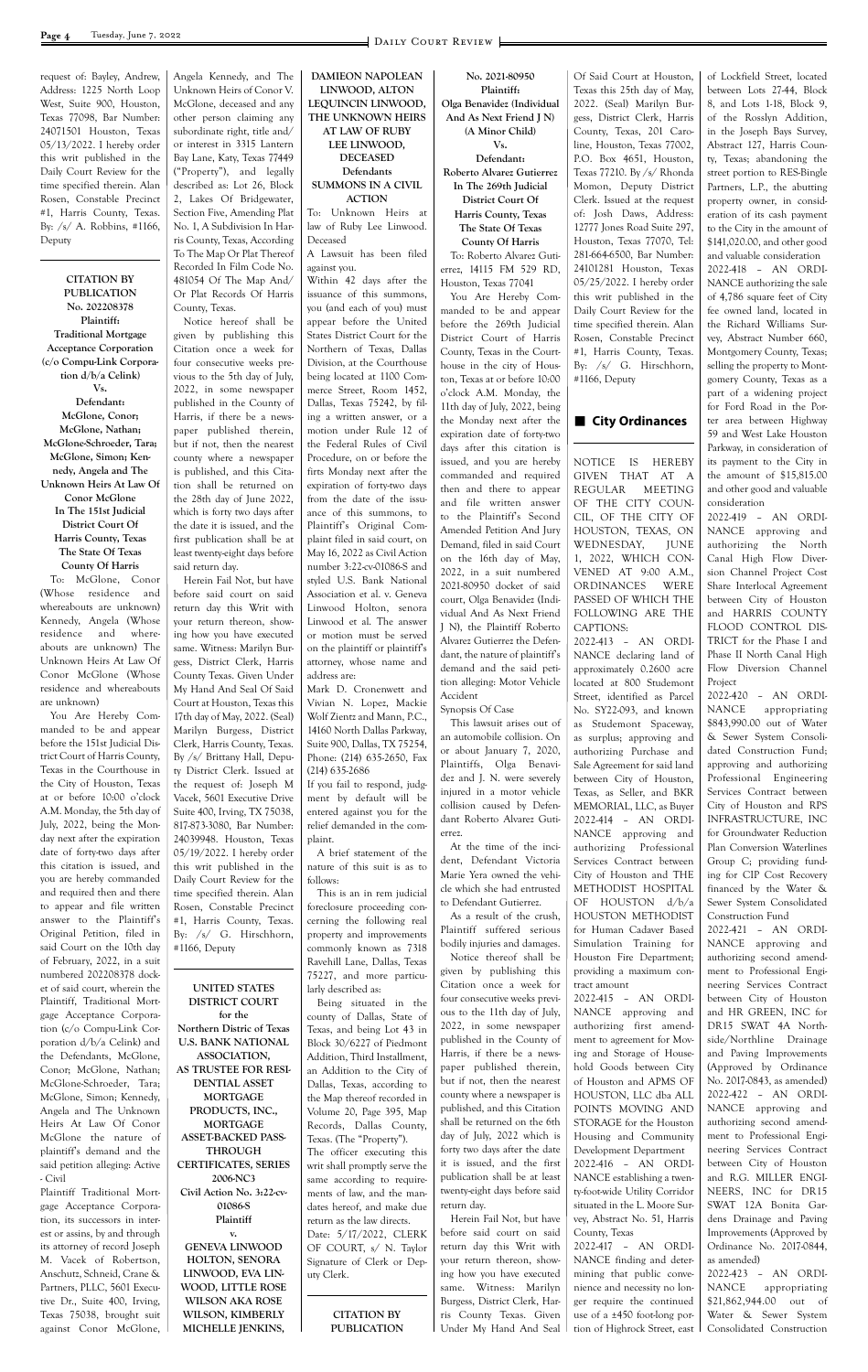**Page 5** DAILY COURT REVIEW

Fund, awarding contract to BOYER, INC for Lift Station Renewal and Replacement - East Ten Park, Maxey Road, Mesa Drive, Westmont, and North Shore; Water and Sewer System Consolidated Construction Fund City; holding the bidder in default if it fails to meet the deadlines; providing funding for CIP Cost Recovery relating to construction of facilities financed by the Water & Sewer System Consolidated Construction Fund

2022-424 – AN ORDI-NANCE appropriating \$7,914,000.00 out of Water & Sewer System Consolidated Construction Fund, awarding contract to BRH-GARVER CONSTRUC-TION, LLC for Lift Station Renewal and Replacement Package II; setting a deadline for the bidder's execution of the contract and delivery of all bonds, insurance, and other required contract documents to the City; holding the bidder in default if it fails to meet the deadlines; providing funding for CIP Cost Recovery relating to construction of facilities financed by the Water & Sewer System Consolidated Construction Fund, contingency and testing services

2022-425 – AN ORDI-NANCE appropriating \$2,601,309.00 out of Water & Sewer System Consolidated Construction Fund; awarding contract to SPE-CIALIZED MAINTE-NANCE SERVICES, INC for Sanitary Sewer Cleaning and Television Inspection in support of Rehabilitation; setting a deadline for the bidder's execution of the contract and delivery of all bonds, insurance, and other required contract documents to the City; holding the bidder in default if it fails to meet the deadlines; providing funding for CIP Cost Recovery and contingencies relating to construction of facilities financed by the Water & Sewer System Consolidated Construction Fund

2022-426 – AN ORDI-

NANCE providing for the continuation of appropriations for the support of the City Government pursuant to the requirements of Article VIa, Section 1 of the City Charter; authorizing certain transfers; making other provisions related to the subject; containing a repealer and a severability clause 2022-427 – AN ORDI-NANCE related to the Fiscal Affairs of the City; approving the Annual Budgets of the City of Houston, Texas, for Fiscal Year 2023, including provisions for future adjustment to certain fund balances; making various amendments to the proposed budgets; authorizing certain transfers; redesignating a Cash Reserve in the Fund Balance; establishing a cost for copies of the budget; making other provisions related to the subject; making certain findings related thereto; providing a repealing clause; providing for severability 2022-428 – AN ORDI-

NANCE ratifying the adoption of Fiscal Year 2023 Annual Budgets raising more revenue from Ad Valorem (Property) Taxes due to increased property valuations and the addition of property to the tax roll than in Fiscal Year 2022; setting an effective date

2022-429 – AN ORDI-NANCE approving and authorizing payment to Houston Recovery Center LGC for full Fiscal Year 2023 Operating Expenses pursuant to Interlocal Agreement between City of Houston and HOUSTON RECOV-ERY CENTER LGC 2022-430 – AN ORDI-NANCE approving and authorizing payment to

Houston Forensic Science Center, Inc for full Fiscal Year 2023 Operating Expenses pursuant to first Interlocal Agreement between City and HOUSTON FOREN-SIC SCIENCE CENTER, INC

2022-431 – AN ORDI-NANCE approving and authorizing second amendment to Contract between the City of Houston and AIR PRODUCTS AND CHEM-ICALS, INC (Approved by Ordinance No. 2014-0534) for Operation and Maintenance of the Pure Oxygen Plant at 69th Street Wastewater Treatment Facility to extend Contract term for Houston Public Works

Pat Jefferson-Daniel City Secretary

#### ■ Storage Notices

**LEGAL NOTICE** NOTICE IS HEREBY GIVEN THAT ON **JUNE 14 2022** JUNE 14 2022 JUNE 14 2022 JUNE 14 2022 **U-HAUL COMPANY OF WEST HOUSTON**, WILL BE OFFERING FOR SALE UNDER THE CONTRACTUAL LAND-LORDS LIEN PROCESS, BY PUBLIC PROCESS, THE FOLLOWING STOR-AGE UNITS. GOODS TO BE SOLD ARE GENER-ALLY DESCRIBED AS HOUSEHOLD GOODS. **U-HAUL COMPANY OF WESTHAUL COMPANY OF WEST HOUSTON** THE RIGHT TO REFUSE ANY AND ALL BIDS. PAY-MENT WILL BE MADE IN CASH. CONTENTS OF UNITS RIGHT TO REFUSE ANY AND ALL BIDS. PAYMENT WILL BE MADE IN CASH. CONTENTS OF UNITS LISTED BELOW ARE AS FOLLOW: MATRES-

SESS, BOX SPRINGS, TABLES, CHARIS, SOFAS, LOVE SEATS, GARDEN TOOLS, OFFICE FUR-NITURE, WALL HANG-INGS, AUTOMOTIVE PARTS, CLOTHES, BIKES, BOOKS, BOX, BAGS, MASC. HOUSEHOLD GOODS (UNLESS OTH-ERWISE INDICATED). **THE SALES WILL BEGIN AT OR AFTER 8:00 AM JUNE 14 , 2022** AND CONTINUE AND DAY BY DAY UNITS ARE SOLD. **U-HAUL RESERVES THE RIGHT TO REJECT ANY AND ALL BIDS. NO ONE UNDER THE AGE OF 16 WILL BE ALLOWED TO ATTEND.** AUCTION-EER-LUTHER DAVIS (LICENSE #TX 8325) **BIDS WILL BE ACCEPT AT: U-HAUL MOVING & STORAGE OF SOUTH CYPRESS, 221346 FM 529. TX. 77433 8:00AM** 1078 - Monique Perry, 1110 - Tracey Williams, 1058 - Dave Peterson, 2097 - Dannon Jamison, 1006 - Walnide Fabre, 2266 - Mystery Room, 1139 - Amera Osei Kuffour, 0135 - EdnaEdna 3089 -Virginia Hernandez, 1334 - Nathenial Joseph, 0141Nathenial Joseph, 0141 Nathenial Joseph, 0141 - Tina Lopez, Tina Lopez, Tina Lopez, Tina Lopez, 1199 - Lanont Bonner, 1317 - Cameron Jackson. **U-HAUL MOVING & STORAGE OF KATY AT GRAND**  PARKWAY NORTH, **21633 W GRAND PARK-WAY N KATY, TX 77493, - 8:30AM** 0142 - Tirnece Hall, 1162 - Noya Washi1220 - Friutsha Hawkins, 1121 - Joann Martinez, 3360 - Veccino Degeorge, 0174 - Irenaldo Gonzalez, 3060 -Emma Reyes, 1099 - Paris Mayo **U-HAUL MOVING AND STORAGE OF KATY 20435 FRWY KATY, TX 77450 - 9:00AM** 2230 -Ricardo Gonzalez, 1044 -Chad Wise, 2002 -Joan Vega, 3255 - Kadiatou Sylla, 3607 -Asya Weston, 2214 -Trang Ho Pham, 1080 - Christopher Parson, 2049 -Sandra Meyers, 206 - Connie Truluxx, 2278 - Amy Taylor, 1115 - Joshua Cluke, 1145 - Asya Weston, 11501 - Cassidy Henry **U-HAUL MOVING & STORAGE OF WEST-PARK, 6040 WESTPARK DR. HOUSTON, TX 77057 -09:45AM** D136 - Marlon Johnson, C219 -Ivan Irizarry, A220 - Xavier Johnson, A293 - Yasin Davila, A243 - Elsa Campos, C099 - Kelan Johnson. D139 - Megan Tatum, A100 - Nakyra Nelson, A340 - Robert Cheatham, C166 - Kalecia Zerangue **UHAUL MOV-ING & STORAGE AT DAIRY ASHFORD, 2415 S. Dairy Ashford Rd. Houston, TX 77077 -10:45AM** D010-Charles Okosun, A115 - Timothy Blake, A243-44 - Opal South, B127 Bert Seden, A238 - Albert

Aementero, A219 - Teresa Uwaifo, B098 - Ian Bonilla, B242 - Tene Smith, A210 - Mark Glasgow, B263 - Troy Toussaaint Jr, B020 -Sampson Miller, A317 -Carolyn Pier, A144 -Donaldhiawatha Barnett Jr, B021 - Vivian Harrold **U-HAUL MOV-ING & STORAGE OF WEST OAKS, 14900 WESTHEIMER RD. HOUSTON, TX. 77082** - 11:15AM 3074 -DAVIN CARMOUCHE, 3315 -Chudi Ikeorha, 3204 -MEL-VIN GUNTER, 030 -Joe Terry, 4230 -Jakara Winstead, 3086 -Gary Foster, 4077 -Clarence Wilmont Jr Bai, 3254 -Ganiyu Jimoh, 4308 -Iesha Webb, 4092 - Montasha Curtis, 4173 Johnny Reeves, 4051 - Tiffanie Jenkins, 3256 - Ganiyu Jimoh, 4005 - John Ramirez, 4037 -Tiffanie Jenkins, 3316 - Billy Jenkins, 3287 - Jordan Letang, 4184 - Mystery Rooms, 3246 - Nichelle Staggers, 3007 - Antasia Walzier-Antasia WalzierAntasia Walzier **U-HAUL MOVING & STORAGE AT SUAR-LAND AIRPORT AREA, 8518 HWY 6 S. Houston, TX, 77083 -11:45AM** 1506 - Sabry Sebo, 2329 - Travaris Epps, 1239 - Valerie Brown, 1247 - Nixy Casildo, 2140 - Alrick Watson, 1744 - Robert Porter, 1551 - Jane Lopez, 0120 - Christianah Diop, 1768 - David Stokely, 3056 -Joseph Donalson, 33 - Leonard Derouren **Notice Of Public Sale** NOTICE OF SALE NOTICE IS HEREBY GIVEN that the undersigned intends to sell the personal property described below to satisfy a landlord's lien imposed on said property under The Self Service Storage Act. The undersigned will sell at public sale by competitive bidding on Thursday the 16th day of June, 2022 at 10:00 AM

on Lockerfox.com. Said property is iStorage, 1850 FM 1092, Missouri City, TX, 77459 RAMANAND DWARKANAUTH 148 Generator, Shop Vac,

Boxes, Tools. TERRANCE JONES 129 Boxes, dresser, chest, wheelchair. Jazzmane Haynes 57 Household items and furniture, boxes. STE-PHEN FLOYD 49B Household items, boxes, kid items. STEPHEN FLOYD 49A Kid toys, luggage, boxes and bags. KATHY WILLIAMS 18T Household items, furniture, shelving, boxes, bags, totes. Purchases must be paid for at the time of purchase by cash only. All purchased items are sold as is, where is, and must be removed within 48 hours of the sale. Sale is subject to cancellation in the event of settlement between owner and obligated party. 5-31-22;6-7-22-2-af

**Notice of Public Sale**

Diamond Self Storage Management, LLC, pursuant to Chapter 59 of the Texas Lien Law, hereby gives Notice of Public Sale that the property described below is being sold to satisfy a landlords lien. Sale to be held online at www. storage treasures.com. Bidding starts on 06/10/2022 at 9:00 AM and ends on 06/17/2022 at 10:00 AM. Property will be sold to the highest bidder for the entire contents of each unit. Cash/ Credit/Debit Cards/ Money Orders/Cashiers Check are accepted. Cleanup deposit required. Seller has the right to refuse any bid and to withdraw any property from the sale at any time.

#### **South Houston Self Storage**

**701 South Allen Genoa, South Houston, TX 77587** Tenant Name: Zineb Hatten, Raquel L. Nunez, Veronica Rodriguez, Regina Barr, Lu Tarius, Amilcar O. Ramirez, Jesus L. Torres, Ronald D. Stall, Julia Gonzalez, Anthiny Q. Quansah, Jose Reyes, Anne M. Law Contents: Tools and Supplies, Toys/Games, Boxes, Cabinets/Shelves, Office Equipment, Appliances, Office Equipment, Appliances,

#### **31st Street Store & Lock 1501 31st Street,**

**Texas City, TX 77590** Tenant Name: Joyce Grimes, Jose L Quiroz, Contents: Books, HHF, HHG, Boxes, Cabinets/ Shelves, Electronics, Tools and Supplies, **Angleton Self Storage**

#### **105 E Hospital Dr., Angleton, TX 77515**

Tenant Name: George Billups, Ron Lopez, Ronald Lopez, Sabrina Morris, Doranda M Tullos, Contents: HHF, HHG, Tools, Boxes

#### **Post Office Mini Storage 1201 N. Ave. I,**

**Freeport, TX 77541** Tenant Name: Ethel Taylor, Dowl L Robinson, Nestor M Flores, Cuahutermoc Garcia, Contents: HHF, Restaurant Equip, HHG

**Vista Rd. Store & Lock 701 S Allen Genoa, South Houston, TX 77587** Tenant Name: Darrell Brown, Francisco J Romero, Contents: Boxes, Cabinets/ Shelves, HHF, HHG, Tools and Supplies, Motor Vehicles and Parts, Boxes, Heavy Equipment **Best N Texas Self Storage 921 S Shanks Road, Clute, TX 77531** Tenant Name: Charles English, Joseph Aguilar, Steve Solis, Contents: Boxes, Clothing, HHG, Sports & Outdoors, Tools and Supplies, Electronics, HHF, Toys/ Games, Wall Art 5-31-22;6-7-22-2-af

**Notice Of Public Sale** Extra Space Storage will hold a public auction to satisfy Extra Space's lien, by

selling personal property described below belonging to those individuals listed below at the location indicated. All spaces contain household furniture unless otherwise noted. The auction will be listed and advertised on www.storage treasures.com. Purchases must be made with cash only and paid at the above referenced facility in order to complete the transaction. Extra Space Storage may refuse any bid and may rescind any purchase up until the winning bidder takes possession of the personal property. Clean up deposit required.

**Auction Date: June 16, 2022 Time: 10:00 AM Property #0306 25690 I 45 North Spring, TX 77386 Auction Date: June 16, 2022 Time: 10:00 AM** Patsy Cunningham; Rory Perkins; James Leveston Jr; LaQueshia Thompson; Cecil Smith; Danielle Golden;

HASITHA RATNAYAKE; Rudi Garcia **Property #1762 7302 Senate Ave Houston TX 77040 Auction Date: June 16, 2022 Time: 10:00 AM** Andrew Littlejohn **Property #1782 3535 Katy Fwy Houston, TX 77007 Auction Date: June 16, 2022 Time: 10:00 AM** Irene Hart; Hector Mcdonald **Property #1797 10015 N. Eldridge Parkway Houston, TX 77065 Auction Date: June 16, 2022 Time: 10:00 AM** Andrew Morales; Bruno Fernandez; Alta Smyrl; Alta Smyrl

**Property #1956 15500 Vintage Preserve Pkwy Houston, TX 77070 Auction Date: June 16, 2022 Time: 10:00 AM** Syria Sinoski; Syria Sinoski **Property #7147**

**22300 TX-249 Houston, TX 77070 Auction Date: June 16, 2022 Time: 10:00 AM** Laura La Ferriere; Bobby Mathis; Amaya West; Linda Hotcaveg; The Valentine Foundation; Alexis Dumas **Property #7453 2690 Harmony Park Crossing Spring, TX 77386 Auction Date: June 16, 2022 Time: 10:00 AM** Nora Richardson **Property #7466 3325 Spring Cypress Rd Spring, TX 77388 Auction Date: June 16, 2022 Time: 10:00 AM** Joseph Debruhl; Rafael Espi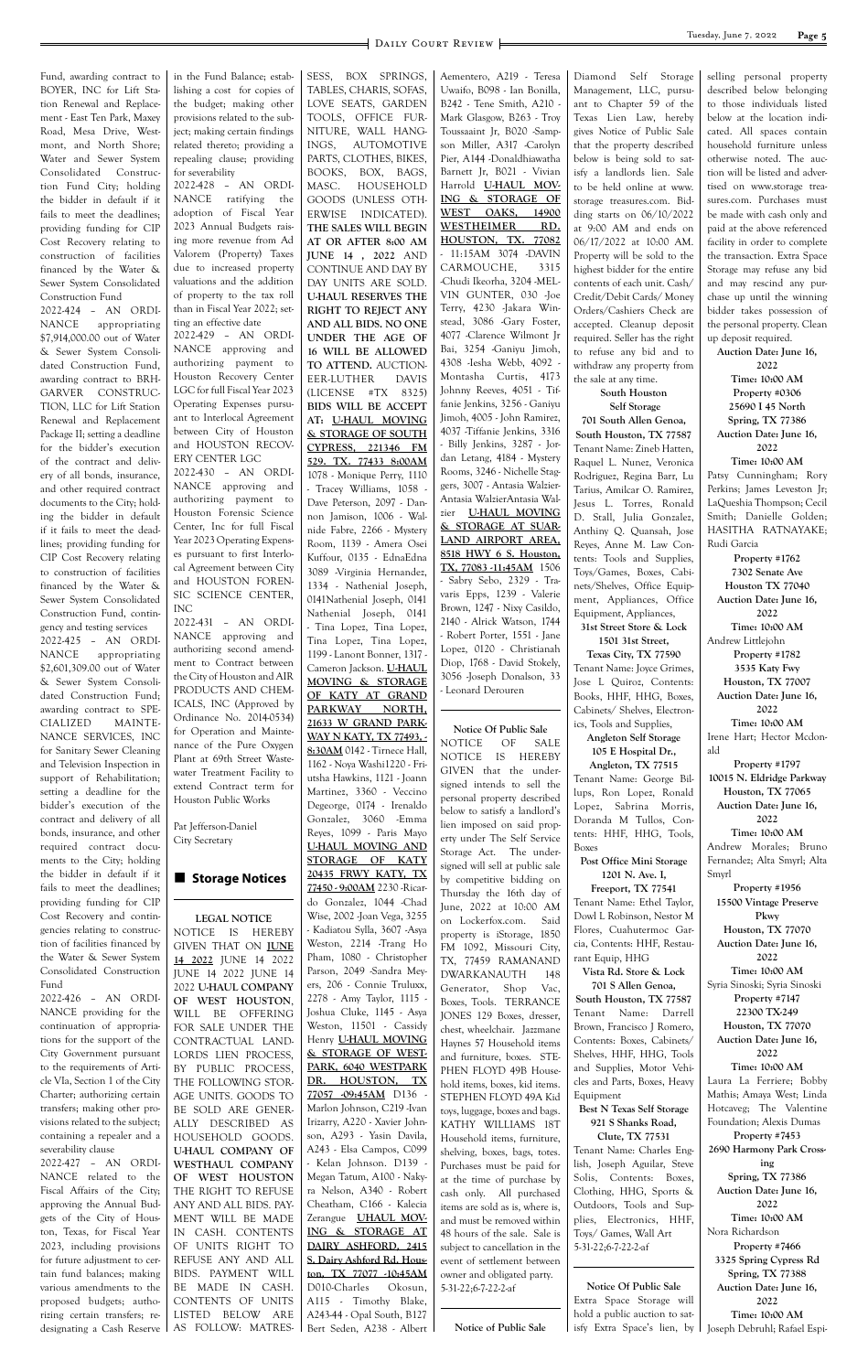noza

**Property #7604**

**1050 Brittmoore Rd Houston, TX 77043 Auction Date: June 16, 2022 Time: 10:00 AM** Joshua Ketchum; Farrel Joseph **Property #7777 30690 Aldine Westfield Rd. Spring, TX 77386 Auction Date: June 16, 2022 Time: 10:00 AM** Troy Booker; Troy Booker **Property #8076 4013 Sprayberry Ln Conroe, TX 77303 Auction Date: June 16, 2022 Time: 10:00 AM** Michael Wendt; Desirae Julian; Charles Onkst; Shelly Solomon; Mason Miller **Property #8246 5603 Treaschwig Rd Spring, TX 77373 Auction Date: June 16, 2022 Time: 10:00 AM** Crystal Ozen; Aricka Gooden; Jonathan Giron **Property #8541 16900 W. Lake Houston Pkwy Humble, TX 77346 Auction Date: June 16, 2022 Time: 10:00 AM** Velissa Pena **Property #8692 19743 Park Row Dr Houston, TX 77084 Auction Date: June 16, 2022 Time: 10:00 AM** April Shanklin; Willie Jones; Aryn Benning; Brandon Lyons; Kordashia Riggs; John Ned **Property #8967 7007 S Lake Houston Pkwy Houston, TX 77049 Auction Date: June 16, 2022 Time: 10:00 AM** Jaime Rodriguez; Elihu Velez; Mike Ramirez; Tracy Potts; Anthony Shiner; Lashun Bryant; Elmer Aragon 5-31-22;6-7-22-2-af **LEGAL NOTICE**

mattresses, box springs, tables, chairs, sofas, loveseats, garden tools, office furniture, wall hangings, automotive parts, clothes, bikes, books, bags, and miscellaneous household goods, (unless otherwise indicated). **BIDS WILL BE ACCEPTED ON June 15, 2022 AT OR AFTER 8:00 AM, AT (47) U-HAUL-BELTWAY & ANTOINE, 11202 ANTOINE DR. Houston, TX 77066**- Crissy Ellis-1429, Rodney Banks-1659, Stolen Recovery- 1318, Msytery Room-1474, Jamarcus Jones-1509, Jose Ibarra-1413, Marcus Soraiz-1497, Deshad Brown1052, Travis Carter-1314, Danny Spears-1561, Pamela Smith-1127, Jacob Carnes-1422, Quanesia Spencer-1528, Dawana Ollie-1563, David Smith-1274, Mystery Room-1424, Chelsea Dillard- 1161, Mystery Room-1303, Charlotte Womack-1428, Terri Payne-1278, Unknown Unit-1450, Danny Spears1245 **BIDS WILL BE ACCEPT-ED ON June 15, 2022 AT OR AFTER 8:30 AM, AT (81) U-HAUL VETERANS MEMORIAL, 12455 VET-ERANS MEMORIAL DR., HOUSTON, TX 77014** - Mary Jackson-B322, Alecia Mcmillian-A358, Meghan Alexander- 0102, Jeremy Butters-B247, Barbara Guzman- B337, Beverly Glover-B202, Mario Ocampo-B270, Victoria Thomas- B332, Judy HudsonB114, Jaleesa Lewis-A315 **BIDS WILL BE ACCEPTED ON June 15, 2022 AT OR AFTER 9:00 AM, AT (45) U-HAUL-TERRACE OAKS, 3220 FM 1960 W, HOUSTON, TX 77068** - Brandon Patton-D358, Carl Hearns- D158, Teeno Francis-D045 **BIDS WILL BE ACCEPTED ON June 15, 2022 AT OR AFTER 9:30 AM, AT (44) U-HAULCHAMPIONS FOREST, 7022 CYPRESS CREEK PKWY, HOUS-TON, TX 77069** - Vakinyha JohnsonC237, Lynell Schexnayder-OF01, Terry Fisher- D010, Raiquaichia Raybon-B111, Damani Far $q$ uharson  $C248$ , Marque

**U-Haul Co. of East Houston**

In accordance with the provisions of State of Texas law, there being due and unpaid charges for which the undersigned is entitled to safety an owner and/or manager's lien of the goods hereinafter described and stored at the Storage King USA location(s)

Samantha Ortiz-2245, Leticia Thompson-1417, Camilia Hall-1703, Kabreshia Orange-2801, Delisa Hunt-2527 **BID WILL BE ACCEPTED ON June 15, 2022 AT OR AFTER 11:00 AM, AT (57) U-HAUL-290 & FAIRBANKS, 14225 NW FRWY, HOUSTON, TX 77040** - Shawntea Johnson-1041, Lajulia Tate3317- 20, Hector Rivera- 1139, Maricarmen Duran-3031, Sherra Holmes-1601, Jared Butler- 3042, Lajulia Tate-3315, Lajulia Tate-3703, Franchesca Sanders-2962, Latricesa Humphery-1025, Capri Stewert- 2111, Bryan Victoria-3706, Forrest Butler-1913 **BIDS WILL BE ACCEPTED ON June 15, 2022 AT OR AFTER 11:30 AM, AT (69) U-HAUL-34TH. ST., 4825 W. 34TH ST., HOUSTON, TX 77092**- Stephanie Lucas-A651, Dwight Fletcher-B8278, Maryann Joseph-A475, Richard Serrano-A5168, Maryann Joseph-A468, Vanessa Brown-B4341, Walter Barreda-A667, David Powell-A4193, Ronette Tucker-B4342, Gerald Adams-B4320 **BIDS WILL BE ACCEPTED ON June 15, 2022 AT OR AFTER 12:00 PM, AT (56) U-HAUL TIDWELL 5333 NORTH FREEWAY, HOUSTON,TX 77022**- Shirley James-A722, Lucinda Harrison B624, Estefania Barron-B609, Francelle Provost-B459, Sasha Humphries-B458, Tiffany Ashley-B464, Claudia Lopez-A597, Dorinne Lopez-A726, Victor Santamaria-B107, Shamirah Dirden-A574, Joanetta Hall-B506, Abigail Mildren- A5104, Shirlynn Wormley-A589 5-31-22;6-6-22-2-af

#### **Notice of Public Sale**

equipment/ furniture, and miscellaneous. 6-7-22;6-14-22-2-bb

**Notice of Public Sale** Diamond Self Storage Management, LLC, pursuant to Chapter 59 of the Texas Lien Law, hereby gives Notice of Public Sale that the property described below is being sold to satisfy a landlords lien. Sale to be held online at www.storagetreasures.com. Bidding starts on 06/10/2022 at 9:00 AM and ends on 06/17/2022 at 10:00 AM. Property will be sold to the highest bidder for the entire contents of each unit. NO CASH! Credit/Debit Cards/Money Orders/Cashiers Check are accepted. Cleanup deposit required. Seller has the right to refuse any bid and to withdraw any property from the sale at any time.

|                                | $q$ unarson $Q_{\mu}$ respectively |                                |                              | $\ldots$                      | $(401)$ $014$ $1102$         |
|--------------------------------|------------------------------------|--------------------------------|------------------------------|-------------------------------|------------------------------|
| Notice is hereby given that    | Rashad Winder-A068, Rob-           | listed below, and, due notice  | Tenant Name: Kay L Fry,      | Jose; Picasso, Javier; Perla, | Time: 10:45 AM               |
| on June 15, 2022 Luther        | ert Leath- C293-94, BIDS           | having been given to the       | Lydia Barrintes, Meagan      | Gloria; GONZALES, ROB-        | Sale to be held at www.      |
| Davis, (TX-8325) Auction-      | WILL BE ACCEPTED                   | owner of said property and     | Moore, Oscar Orantes,        | ERT; Esquivel, Edward;        | storagetreasures.com.Mur-    |
| eer, will be offering for      | ON June 15, 2022 AT OR             | all parties known to claim     | Contents: Boxes, Clothing,   | Coyle, Maria; Jones, Michael; | Shamika; Murray,<br>ray,     |
| sale, under the statutory      | AFTER 10:00 AM, AT                 | an interest therein, and the   | Electronics, HHF, HHG,       | McFadden, Edward; Brown,      | Shamika; delarose, cerissa;  |
| lien (59.021) and contrac-     | (22) U-HAUL WILLOW-                | time specified in such notice  | Lamps, Old Stuff, Personal   | Michael                       | Carr, Nona; anslow, eleanor; |
| tual landlord's lien (59.042), | BROOK, 9411 WEST FM                | for payment of such having     | Effects, Appliances, Boxes,  | <b>PUBLIC STORAGE #</b>       | Gourdine, Jerome             |
| by public auction the fol-     | 1960, HOUSTON, TX                  | expired, the goods will be     | Clothing, Cabinets/Shelves,  | 24120, 401 E NASA Rd 1,       | <b>PUBLIC STORAGE #</b>      |
| lowing storage units. The      | 77070 - Abajomie Estien-           | sold to the highest bidder     | HHF, Old Stuff, Tools and    | Webster, TX 77598,            | 26909, 5600 FM 646 Rd        |
| goods to be sold are gener-    | C221, Romario Bartley-             | or otherwise disposed of at    | <b>Supplies</b>              | $(281)$ 612-4523              | W, Dickinson, TX 77539,      |
| ally described as household    | B242, Jayla Lewis-0237,            | a public Auction to be held    | Diamond Self Storage of      | Time: 09:30 AM                | $(281)$ 557-5505             |
| goods. The term of the sale    | Enrique Urbina-0229, Mari          | online at www.StorageTrea-     | Texas 14098 Old Hwy 59       | Sale to be held at www.stor-  | Time: 11:00 AM               |
| will be Cash Only. No one      | Lozano-0201, Rose Willis-          | sures.com, which will end      | N., Splendora, TX 77372      | agetreasures.com.Trlicek,     | Sale to be held at www.stor- |
| under the age of 16 allowed    | C212, Alvin Everline-0150,         | on June 23, 2022 at 9:00       | Tenant Name: Justin Hagler,  | Brandon; Tripp, Jonathan;     | agetreasures.com. Linville,  |
| to attend. U-Haul Co. of       | Enrique Urbina-B315 BIDS           | am. Storage King USA 107       | Contents: HHF                | Beery, Robert; Bell, Brianna; | Devin; Wilkinson, Chris;     |
| East Houston reserves the      | WILL BE ACCEPTED                   | @ 1626 Sawdust Rd, The         | Diamond Self Storage of      | Murphy, Michael; Hinojosa,    | russell, Miranda; Robinson,  |
| right to refuse any and all    | ON June 15, 2022 AT OR             | Woodlands, Texas 77380,        | Texas 13952 Old Hwy 59       | Marco; Callis, Annette; Rios, | Steven                       |
| bids. The sale will be at the  | AFTER 10:30 AM, AT (23)            | $Ph# 346-372-7564$ , will list | N., Splendora, TX 77372      | Danny; Hinkston, Destiney;    | <b>PUBLIC STORAGE #</b>      |
| following locations and will   | U-HAULCOPPERFIELD,                 | storage units for Auction      | Tenant Name: Thomas G        | Allen, Monique; Green,        | 25946, 11222 Magnolia        |
| begin at or after 8:00 am      | 8330 HWY 6 N, HOUS-                | on the online website www.     | Warnke, Patric R Kulju, Del- | Leslie; Nolen, Kelly; Lopez,  | Pkwy, Manvel, TX 77578,      |
| and will continue through-     | <b>TON, TX 77095</b> - Nicole      | StorageTreasures.com which     | bert R Clark Jr., Contents:  | Baltazar; Sinegaure, Daisa;   | $(281)$ 720-6581             |
| out the day until goods are    | McClure-2263, Kecia John-          | will end June 23, 2022         | Appliances, Boxes, Cloth-    | Smith, Terri; Smith, Bre-     | Time: 11:15 AM               |
| sold. Contents of the units    | son-2128, Linda Bailey-1306,       | @ 9:00am. Jason Phillips-      | ing, HHF, Lamps, Mattress    | anna; abel, salazar; Nolen,   | Sale to be held at www.      |
| listed below are as follows; I | Kenneth Mckinney-1252,             | chairs, boxes, boxes, medical  | and Bedding, Mirrors, Per-   | Kelly; Smith, Willnisha;      | storagetreasures.com.Hast-   |

**Cypress Storage 16111 Cypress Rose Hill,**

**Cypress, TX 77429** Tenant Name: Demetria D Page, Contents: HHF, HHG,

**All Purpose Store & Lock 1955 Ojeman #1,**

**Houston, TX 77080** Tenant Name: Margarita Vega, Breylan K Johnson, All Purpose Store & Lock , Contents: Boxes, Health/ Wellness, HHF, HHG, Tools and Supplies, Appliances, Cabinets/ Shelves, Computers, Documents, Office Equipment, Wall Art **Northwood Forest Store** 

**& Lock 12245 Northwood Forest Drive,**

**Houston, TX 77039** Tenant Name: Sandra Gonzales, Vernadine Fransaw, Noe A Olveda, Kristopher Timothy L Albertson, Carolyn E Anderson, Deitria M Thompson, Luis Castillo, Anthony McFarland, Enrique C Cuellar, Shanta Lashawn Washington, Contents: HHF, HHG, Appliances, Boxes, Cabinets/ Shelves, Clothing, Dishes, Electronics, Tools and Sup-

plies, **Greenspoint Store & Lock 1209 Aldine Bender, Hous-**

**ton, TX 77032**

sonal Effects, Books **Diamond Self Storage of Texas 201 N. Washington,** 

**Cleveland, TX 77327** Tenant Name: Dorothy L Moore, Summer Sheats, Nora L Siddall, Tamisha Javier, Jefferey Vercher, Amber M Bickford, Contents: Appliances, Boxes, Clothing, HHF, HHG, Tools and Supplies, Sports & Outdoors,

**Diamond Self Storage of Texas 288 CR 388,**

**Cleveland, TX 77327** Tenant Name: Rachel T Mabe, Alex Marquez, Contents: Cabinets/Shelves, Electronics, HHF, HHG, Sports & Outdoors,

**Diamond Self Storage of Texas 16842 Hwy 105, Cut N Shoot, TX 77303** Tenant Name: Spring A Fults, Contents: HHF, HHG,

6-7-22;6-14-22-2-bb

#### **NOTICE OF PUBLIC SALE**

To satisfy a landlord's lien, PS Retail Sales, LLC will sell at public lien sale on June 22, 2022, the personal property in the below-listed units, which may include but are not limited to: household and personal items, office and other equipment. The public sale of these items will begin at 09:15 AM and continue until all units are sold. Lien sale to be held at the online auction website, www.storagetreasures.com, where indicated. For online lien sales, bids will be accepted until 2 hours after the time of the sale specified.

**PUBLIC STORAGE # 25616, 2700 Shaver Street, Pasadena, TX 77502, (832) 900-9794**

## **Time: 09:15 AM**

Sale to be held at www.storagetreasures.com.Mcafee, Charles; Matthew, Mark; Riddle, Chris; Kuhnel, Julie; Redmon, Robert; villalpando, Livier; Clardy, Khalilah; Barrera, Edwin; Elie, Edward; Martinez, Infant; Lopez, Britany; Simmons, Johnathan; Payne, Alexander; Stephens, Stephanie; Wallace, Marella; Valerio, wooten, patricia; Adams-Saddler, Charrmpleaouss

#### **PUBLIC STORAGE # 20168, 5151 S Shaver Street, Houston, TX 77034, (713) 622-8293**

**Time: 09:45 AM** Sale to be held at www.storagetreasures.com.Anderson, Tiffany; Randall, Darrell; Sanchez, Erik; Mohamed, Mohamed; Taye, Salameh; Young, Selvin; Randle, Lashawn; Bustamante, Alejandra; Fletcher, John

#### **PUBLIC STORAGE # 29235, 2760 Brownstone Place, Pearland, TX 77584, (281) 607-0422 Time: 10:00 AM**

Sale to be held at www.storagetreasures.com. landry, Natosha; Willis, Scott; Williams, Yolanda; Dooley, Rachel; Driver, Jamaal; Washington, Deonte; Jett, Pamela; Benjamin, Torvores; Romeo, Brent; Troncoso, Renee; Latu, Devin; McLaurin, Summer; Cyrise, Angelo; Hill, Mattie; Norris, Katie

#### **PUBLIC STORAGE # 26908, 5009 FM 1764 Rd, La Marque, TX 77568, (281) 402-8408**

**Time: 10:15 AM** Sale to be held at www.stor-

agetreasures.com.Rytting, Glynda; Maria Wainwright, Anna; Medina, Juda; Washington, LaDasia; Francis, James; Johnson, Amberlynn; Christian, Bobbie; Rytting, Donna

#### **PUBLIC STORAGE # 27355, 2695 County Rd 58, Manvel, TX 77578, (346) 226-8211 Time: 10:30 AM**

Sale to be held at www.storagetreasures.com.Nealey, Keelan; Davis, Kameron; Ward, Sherria; Johnson , Bobby; Lukowski, Charles; Riggins, LaTisha; Goudeau, Regina; Newton, Tristian; Vick, Samanther; Hastings, Rose; Kent Walker Walker, Kent; Johnson, Marcus; Ashlee Morgan Morgan, Ashlee; Drewkala Rogers Rogers, Drewkala; Samantha Espree Espree, Samantha

**PUBLIC STORAGE # 28131, 15114 Highway 3, Webster, TX 77598, (281) 612-4469**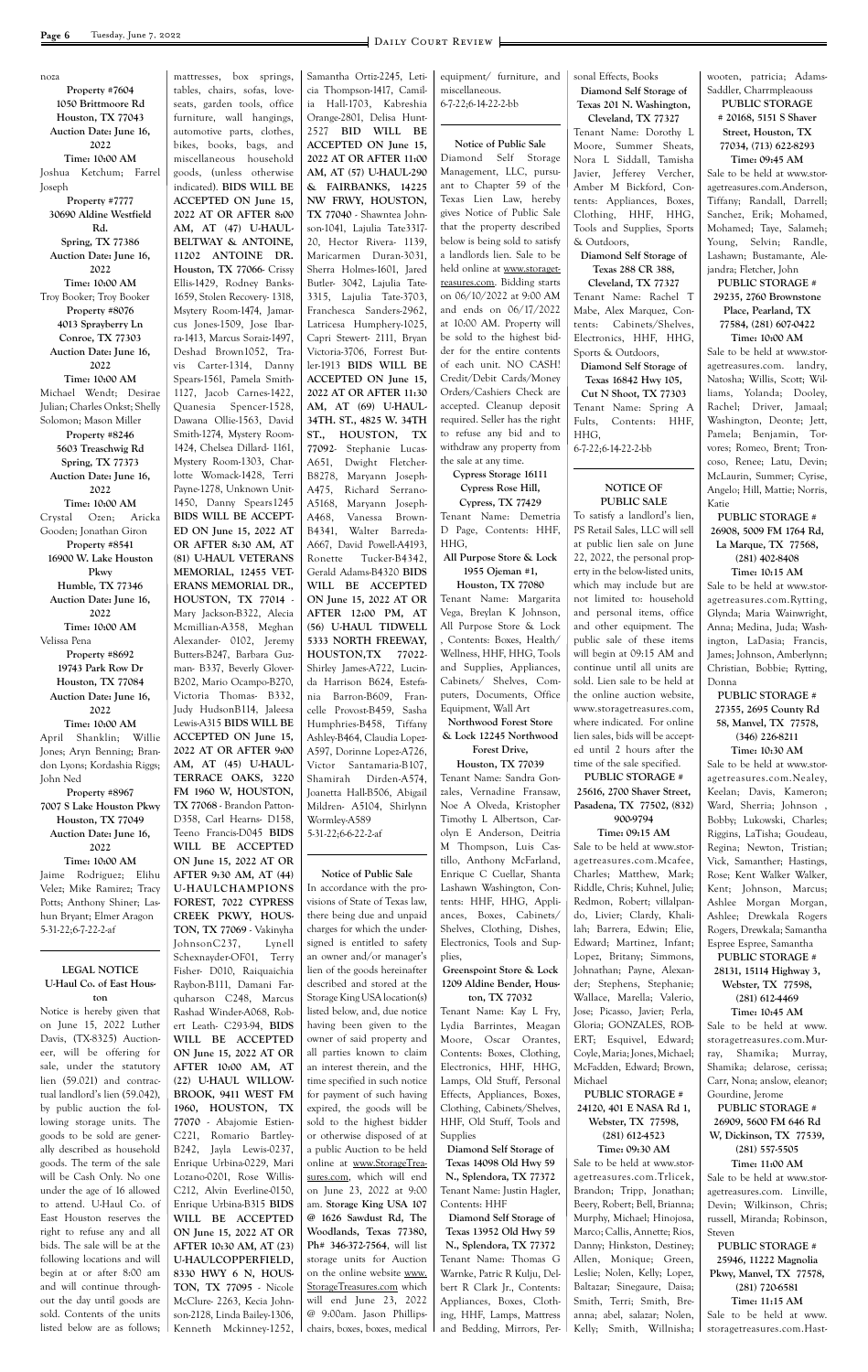ings, Rose; Branch, Edward; Ward, Sherria; Pickney, Jamie; Seals, Robert; Ojeda, Robert

#### **PUBLIC STORAGE # 28117, 2930 FM 528 Road, Webster, TX 77598, (281) 612-4715 Time: 11:30 AM**

Sale to be held at www.storagetreasures.com.May, Beverly; Hilburn, George; Aguiluz, Mariah; Nelson, Mieishea; hooker, pam; Moody, Justin; Gonzales, Christy

**PUBLIC STORAGE # 24112, 20602 Gulf Freeway, Webster, TX 77598, (281) 819-2335 Time: 11:45 AM** Sale to be held at www.

storagetreasures.com.Noble, Martez; Reed, Emerald **PUBLIC STORAGE # 25883, 1250 W. League** 

**City Pkwy, League City, TX 77573, (281) 673-6414 Time: 12:00 PM**

Sale to be held at www.storagetreasures.com.Martinez, Lorraine; Chambers, Donald; Chambers, Donald; Bradshaw, Michael; Wagenhauser, Lauren; Wellhausen, Sandra; Pearson, Jeffrey

**PUBLIC STORAGE # 25881, 3155 W Walker St, League City, TX 77573, (832) 285-9553 Time: 12:15 PM**

Sale to be held at www.storagetreasures.com. Porter, Cornell; Munoz, Male; Fly, Eric

**PUBLIC STORAGE # 26539, 3730 Columbia Memorial Pkwy, League City, TX 77573, (281) 720-8156 Time: 12:30 PM** Sale to be held at www.stor-

agetreasures.com.Ballard, Jessica; Kent, Courtney; Kent, Courtney; Alexander, Nathan; Burkett, Joseph

#### **PUBLIC STORAGE # 25929, 3500 E FM 528 Rd, Friendswood, TX 77546, (281) 810-9809 Time: 12:45 PM**

Sale to be held at www.storagetreasures.com. rife, Keith; Petrson, Robert; Bell, Jennifer; Maynard, Cheryl; cosby, steven. Public sale terms, rules, and regulations will be made available prior to the sale. All sales are subject

to cancellation. We reserve the right to refuse any bid. Payment must be in cash or credit card-no checks. Buyers must secure the units with their own personal locks. To claim tax-exempt status, original RESALE certificates for each space purchased is required. By PS Retail Sales, LLC, 701 Western Avenue, Glendale, CA 91201. (818) 244-8080. 6-7-22;6-14-22-2 bb

#### **Notice of Public Sale** In accordance with the provisions of State of Texas law, there being due and unpaid charges for which the undersigned is entitled to safety an owner and/or manager's lien of the goods hereinafter

described and stored at the Storage King USA location(s) listed below, and, due notice having been given to the owner of said property and all parties known to claim an interest therein, and the time specified in such notice for payment of such having expired,the goods will be sold to the highest bidder or otherwise disposed of at a public Auction to be held online at www.StorageTreasures.com, which will end on June 23, 2022 at 9:00AM. **At store 063,7723 Long Point Rd. Houston, Texas 77055, ph# 832-834- 4337.** Dennis,Ledezma-Boxes,Hsld gds/Furn; Lois,Mccalister-Hsld gds/ Furn; Ricardo,Espinoza-Boxes,Hsld gds/Furn; Felipe de Jesus,Vergara-Tools/Applnces,Lndscpng/ Cnstrctn equip 6-7-22;6-14-22-2-bb

**Notice Of Public Sale**

In accordance with the provisions of State of Texas law, there being due and unpaid charges for which the undersigned is entitled to safety an owner and/or manager's lien of the goods hereinafter described and stored at the Storage King USA location(s) listed below, and, due notice having been given to the owner of said property and all parties known to claim an interest therein, and the time specified in such notice for payment of such having expired,the goods will be sold to the highest bidder or otherwise disposed of at a public Auction to be held online at www.StorageTreasures.com, which will end on June 23, 2022 at 9:00AM. **Storage King USA store #098 located at 5905 HWY 6 N Houston, TX 77084 ph# 832- 529-2109** is posting an Auction on the website @ www. StorageTreasures.com which will end June 23, 2022 @ 9:00 AM. Jessica Garceshsld gds, furn,boxes;Robert White -hsld gds,furn, boxes,tires;Hope Georgehsld gds, boxes,furn,misc items; Eric Detiege-hsld gds,boxes, furn;Tamara Washington- hsld gds,furn,boxes;Alisha Hallhsld gds,furn,boxes 6-7-22;6-14-22-2-bb

**Notice of Public Sale** In accordance with provisions of State of Texas law, there being due and unpaid charges for which the undersigned is entitled to safety an owner and/or manager's lien of the goods hereinafter described and stored at the Storage King USA location listed below, and due notice having been given to the owner of said property and all parties known to claim an interest therein, and the time specified In such notice for payment of such having expired, the goods will

be sold to the highest bidder or otherwise disposed of at a public Auction to be held online at www.StorageTreasures.com which will end on June 23rd ,2022 @9:00am. **Storage King USA store 064@6321 Spencer Highway, Pasadena, Tx 77505,ph# 832-617-8645**. Is posting an Auction at www. StorageTreasures.com which will end on June 23, 2022 @9:00am;Elizabeth Dykesfurn,beds,toys,boxes,totes,b ags;Ernest Elliott-furn,boxe s,clothes,totes,bags,bikes;E rnest Elliott-furn,tools,mo tors,bags,totes,boxes,drum set;Cody Bishop-furn, app lnce,tools,boxes,clothes,toys ,tires.

#### 6-7-22;6-14-22-2-bb

#### **Notice of Public Sale**

In accordance with provision of State of Texas law, there being due unpaid charges for which the undersigned is entitled to safety an owner and/or manager's lien of the goods hereinafter described and stored at the Storage King USA location(s) listed below, and due to notice having been given to the owner of said property and all parties known to claim an interest therein, and the time specified in such notice for payment of such having expired, the goods will be sold to the highest bidder or otherwise disposed of at a public Auction to be held online at www.StorageTreasures. com which will end on June 23,2022 at 9:00am. Storage King USA store 101 @12336 Gulf Frwy, Houston, Tx 77034, ph# 346-396-5109, Is posting an Auction at www. StorageTreasures.com which will end on June 23,2022 at 9:00am; Peggy Hickman-Hall-furniture, beds, boxes, tools; Larry Peeden-boxes, bags, furniture; Eleanor Gonazales-toys, boxes, bags; Aldo Garcia-beds, furniture, boxes, bags; Zachary Salazartools, bags; Shakeria Poseytotes, bags. 6-7-22;6-14-22-2-bb

#### **Notice Of Public Sale**

In accordance with provisions of State of Texas law, there being due and unpaid charges for which the undersigned is entitled to safety an owner and/or manager's lien of the goods hereinafter described and stored at the Storage King USA location(s) listed below, and due notice having been given to the owner of said property and all parties known to claim an interest therein, and the time specified in such notice for payment of such having expired, the goods will be sold to the highest bidder or otherwise disposed of at a public Auction to be held online at www.Storage Treasures.com, which will end on April 28th, 2022 at 9:00am. **Stor-**

### $\blacksquare$  Notice to **Bidders**

**age King USA store 062 @ 8135 Jackrabbit Rd., Houston Tx, 77095, 281-859- 264**. Seamon Atkins (hsld gds); Jesse Beeson (trlr); David Findly (Vhcl prts); Zackry Johnson (hsld gds) 6-7-22;6-14-22-2-bb

#### **NOTICE OF PUBLIC SALE**

To satisfy a landlord's lien, PS Retail Sales, LLC will sell at public lien sale on June 22, 2022, the personal property in the below-listed units, which may include but are not limited to: household and personal items, office and other equipment. The public sale of these items will begin at 09:45 AM and continue until all units are sold. Lien sale to be held at the online auction website, www.storagetreasures.com, where indicated. For online lien sales, bids will be accepted until 2 hours after the time of the sale specified.

**PUBLIC STORAGE # 08403, 9630 Hillcroft Street, Houston, TX 77096, (713) 321-2886 Time: 09:45 AM**

Sale to be held at www.storagetreasures.com. Powell, Rasheed; Olivares, Francys; Williams, Deandrea; Serrano, Manuel; Hillsman, Candace; Biera, Lorenzo; Minniesild, Deonta; Rivas, Odila; Ibanez, Zachary; Moore, Nancy

**PUBLIC STORAGE # 20125, 8555 Larkwood Drive, Houston, TX 77074, (832) 930-4063**

**Time: 10:00 AM** Sale to be held at www.storagetreasures.com. Huber, Victoria; Thompson, Tammy; Terrell, Michael; Huber, John; Kirk, Joseph; Razon, Shelly; Cook, Rudy; Cherry, Preshous; Washington, Damyra; Stubblefield, Alize; Huber, John; Breaux, BUrnell; hurysz, bryan; Cooper, Robert; Huber, John; Moreno, Christina; rivas, Karen; Young, Kaitlyn; Latimore, Camesha; Walker, Victoria; Ben, Jamilitia; Young, Desmona; Shaw, Shamya

**PUBLIC STORAGE # 08445, 15220 Lexington Blvd, Sugar Land, TX 77478, (281) 378-3623 Time: 10:15 AM** Sale to be held at www.storagetreasures.com. Epperson, Jr., Louis J.; Grover, Katherine; Garcia, Mariah **PUBLIC STORAGE # 20905, 12090 Fondren Road, Houston, TX 77035, (713) 437-3929 Time: 10:30 AM** Sale to be held at www.storagetreasures.com.Kannady, Ina; Flowers, Shannon; Hill, Alexis Danae; Roberson, David; Childress, Henry; Parker, LaShandra; Thomas, Michael; Angelle, Perrion; Mcgill, Pamela; Washington, Remund; Robertson, Billie; Bastian, Julie; Brock-Decarlo, Jarred; Freeman, Betty; Steptoe, Marcus; Carreon,

Marlene; Tillman, Adrienne; Dove, Eric; Barton, Richard; Gomez, Denise; Patrick, Starlet; Green, Zarius; momon, ora; Collins, Willie; Richie, Jean; Norris, Jyron; Vernon, Eddie **PUBLIC STORAGE # 20709, 11770 Southwest** 

**Fwy, Houston, TX 77031, (281) 694-5852 Time: 10:45 AM**

Sale to be held at www.storagetreasures.com.Gatson, Antonio; Robertson, Carrie; Fields, Ashley; White III, Andrew; Essah, Godwin; Torres, Brenda; Britton, Koshika; Taylor, Brittany; Hawkins, Keyanna; Ford, Deanna; Cancel, Mariela; Thomas, Lane; Stone, Michelle; Gray, Gabrielle; Essah, Godwin; Essah, Godwin

#### **PUBLIC STORAGE # 23705, 9710 Plainfield Road, Houston, TX 77036, (713) 244-8361 Time: 11:00 AM**

Sale to be held at www.storagetreasures.com.Brown, Ashley; Taram, Brittany; Perry, Lovetta; Cockerham, Evetta A; Lopez, Raidel; Galloway, Adaija; Mgbeme, Festus; lopez, Iris; Morris, Selena; Gilbert, Jaida; Gifted Buddies Entertainment Ferguson, Crystal; Johnson, Allexus; West, Maggie; Vides, Rosa; Hilburn, George; Knowles, Charlene; tentory, elizaldo; West, Maggie; Bishop, Brian; Miralda, Ana; Regatillo, Yasmany; Jones, K

#### **PUBLIC STORAGE # 24632, 6615 S Gessner Drive, Houston, TX 77036, (713) 244-8359**

**Time: 11:15 AM** Sale to be held at www.storagetreasures.com.Ortega, Cristian; Moore, Kymela; Alford, Bo; Zurinsky, Maria; Garcia, Rogelia; Lucas, Miriam; Hayden, JaCedes; Molina, Mariola; Emberton, Breanna; MOTZNIK, BRIAN; Sanchez, Dulce

#### **PUBLIC STORAGE # 24635, 8950 Westpark Drive, Houston, TX 77063, (713) 814-4883 Time: 11:30 AM**

Sale to be held at www.storagetreasures.com. Zhang, Tao; Hilburn, Leta; gallardo, Norma; Mcdaniels, Kayla **PUBLIC STORAGE # 28102, 12400 Fondren Road, Houston, TX 77035, (713) 244-8358 Time: 11:45 AM** Sale to be held at www.storagetreasures.com.Abulimen, Lynnetta; Hayes, Deborah; Pitts, Earline; Ray, Charles; JULIO, CARLOS D; Thomas, Keith; Hunt, Catina; Lewis, Catherine; Rowe, Darlyon; Jackson, Patricia; Cumba, Kenia; Oliver, Carlton; Moore, Armoni; Williams, Charles; Moore, Erica; Mayham, Artie; Ford, William; Benitez, Tina; tolbert, Trenten; Riley, Robert; Wilson, Alleneshya **PUBLIC STORAGE # 21203, 7780 Harwin Drive,** 

#### **Houston, TX 77036, (713) 568-7987**

#### **Time: 12:00 PM**

Sale to be held at www.storagetreasures.com. Evans, Trevva; rischer, robin; Morgan, Betty; Folkes, Kendra; Driskell, Kurt; Mcgregor, Derrick; chatmon, kimora; Fernando, Hugo; Luckett, Renell; Davis, Caleb; Rogers, Chandrea; Hernandez, Modesto

#### **PUBLIC STORAGE # 29224, 9544 Highway 6, Missouri City, TX 77459, (281) 657-1423**

#### **Time: 12:15 PM**

Sale to be held at www. storagetreasures.com. Solis, Estevan; Anders, Shakita; Gutierrez, Geneva; Boyer, Chandra; Gutierrez, Geneva; Martin, Peter; Garza Jr, Jose

#### **PUBLIC STORAGE # 08383, 6725 Highway 6, Missouri City, TX 77459, (281) 456-3355 Time: 12:30 PM**

Sale to be held at www. storagetreasures.com.wilkes, Peggy; Pierce, juan; Gourrier, Lethia; Brown, Ezra; Waithe, Sydney

#### **PUBLIC STORAGE # 08424, 1745 Dulles Ave, Missouri City, TX 77459, (281) 619-8832**

**Time: 12:45 PM**

Sale to be held at www.storagetreasures.com.Gordon, Hubert; Green, Cynthia; Varnado, Rodney; Parker, Latresha; Cyprus, Robert; Woods, Ifeoma; Kennedy, Michael

#### **PUBLIC STORAGE # 25772, 7210 Highway 6, Missouri City, TX 77459, (281) 657-1415 Time: 01:00 PM**

Sale to be held at www. storagetreasures.com.Gonzalez, Hector; Parker, Adrienne; West, Dejah; Sanders, Jimmy; Cooper, Jamie; Cleveland, Shirley; Smith, Jasmine; Smith, Kletia. Public sale terms, rules, and regulations will be made available prior to the sale. All sales are subject to cancellation. We reserve the right to refuse any bid. Payment must be in cash or credit card-no checks. Buyers must secure the units with their own personal locks. To claim tax-exempt status, original RESALE certificates for each space purchased is required. By PS Retail Sales, LLC, 701 Western Avenue, Glendale, CA 91201. (818) 244-8080. 6-7-22;6-14-22-2-bb

#### **INVITATION TO BIDDERS**

Electronic Bids, Attention Cynthia Hill, President, Board of Directors, will be received, until 3:00 p.m. Local Time, Tuesday, June 14, 2022, and then publicly opened and read via Civcast, for Construction of Pav-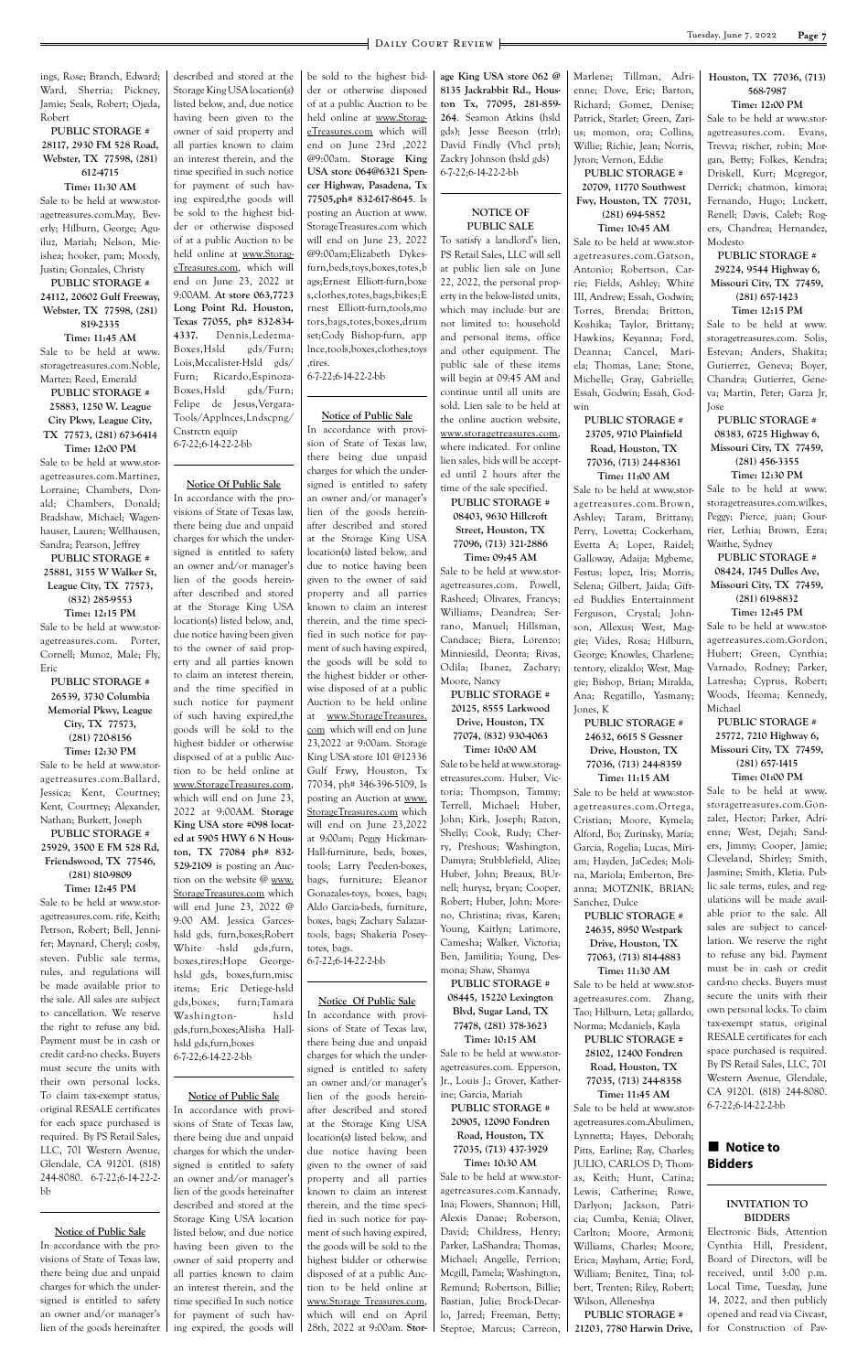# **DCRBUSINESSLEADS.COM**

ing Facilities for Pitts Road Street Dedication Sec 1 for Friendswood Development Company obo Harris County Municipal Utility District No. 465, Harris County, Texas. The conference call number is 469-965-2602 and enter Access Code: 312 645 074#.

Copies of the Plans and Specifications may be obtained from the Engineer for a non-refundable fee of \$100.00 per set (\$50.00 for electronic copy).

Friendswood Development Company will hold a nonmandatory pre-bid conference at 3:00 p.m., Tuesday, June 7, 2022, via conference call service. Attendance to the pre-bid is not mandatory. To join conference please call 469-965-2602 and enter Access Code: 179 476 693#. Bidder must submit its Bid and bid securities in compliance with Owner's Order Adopting Section 49.2731 Electronic Bidding Rules and all Bids and bid securities must be submitted through www.CivcastUSA. com. Bidder must register on this website in order to submit a Bid and bid security and there is NO charge to submit Bids and bid securities on this website.

The Owner reserves the right to reject any or all Bids and to waive all defects and irregularities in bidding or bidding process except time of submitting a Bid.

The Successful Bidder, if any, will be the responsible Bidder which in the Board's judgment will be most advantageous to the District and result in the best and most economical completion of the Project. (Texas Water Code 49.273)

Bid security in the form of bid bond or cashier's check payable Friendswood Development Company in an amount not less than five percent (5%) of the Bid submitted, must accompany each Bid.

#### **INVITATION TO BIDDERS**

Bids addressed to Brazoria

ria County Municipal Utility District No. 32, Brazoria County, TX. Bid opening will be accessible via conference call: (469) 965-2602. The access code is 384 373 542#.

A Non Mandatory pre-bid conference will be held on Tuesday, June 7, 2022 at 3:30 PM Local Time, via conference call service. Attendance at the pre-bid is not mandatory. The conference call number is: (469) 965-2602. The access code is 307 705 443#.

### **Notice to Creditors**

Each Bid must be accompanied by a Bid Bond or a certified or cashier's check, acceptable to the Owner, in an amount not less than five percent (5%) of the total amount Bid, as a guarantee that the successful bidder will enter into the Contract and execute the Bonds on the forms provided, and provide the required insurance certificates within seven (7) days after the date Contract Documents are received by the Contractor. If a certified or cashier's check is provided, the successful bidder shall deliver, at the bid opening address, the original certified or cashier's check within twenty-four (24) hours of receipt of the bid opening. Copies of the bidding documents may be obtained from www.CivcastUSA. com: Sanitary and Drainage Facilities for Sierra Vista Commercial Reserve – Storm & Sanitary Sewer Extension Ext. Bidders must register on this website in order to view and/or download specifications, plans, soils report, and environmental reports for this Project. There is NO charge to view or download documents.

Bidder must submit its Bid and bid securities in compliance with Owner's Order Adopting Section 49.2731 Electronic Bidding Rules and all Bids and bid securities must be submitted through www.CivcastUSA. com. Bidder must register on this website in order to submit a Bid and bid security and there is NO charge to submit Bids and bid securities on this website.

**chapter J, Chapter 552, Government Code, may apply to this Bid and/or Contract and the Contractor agrees that the Contract can be terminated if the Contractor knowingly or intentionally fails to comply with a requirement of that subchapter.**

**SAN JACINTO COLLEGE REQUEST FOR PROPOSALS RFP #22-46 FAST RESCUE BOAT RESTORATION** San Jacinto College is solic-

iting sealed proposals from qualified firms to refurbish our existing fast rescue boat. Non-mandatory site visit will be held on June 7, 2022 at 2:00pm CST at 3700 Old Hwy 146, La Porte, TX 77571. Download solicitation documents and submit proposals at https://sanjac. ionwave.net until 2:00 PM, June 14, 2022. Responses will be opened immediately following at 4620 Fairmont Pkwy, A2.208, Pasadena, TX 77504. Direct inquires to William Stinson at william. stinson@sjcd.edu or 281- 998-6378.

#### **NOTICE TO CREDITORS No. 504,659**

 On the 6th day of May, 2022, Letters Testamentary upon the Estate of John B. Brock, III, Deceased were issued to John B. Brock, IV and Valerian Albert Brock, Independent Co-Executors by the Probate Court #1 of Harris County, Texas, in cause number 504,659 pending upon the docket of said Court. All persons having claims against said Estate are hereby required to present them within the time prescribed by law at the address shown below. The name where claims may be sent is Glen T. Eichelbergbara Claire Abrams, Independent Executor by the Probate Court #1 of Harris County, Texas, in cause number 502,851 pending upon the docket of said Court. All persons having claims against said Estate are hereby required to present them within the time prescribed by law at the address shown below. The name where claims may be sent is Sally S. Andrews, whose address is 800 Bering Drive, Suite 200, Houston, Texas 77057, Telephone: 713-787- 6648, Fax: 713-787-2221, /s/ Sally S. Andrews, TX Bar Number: 01249700

**NOTICE TO CREDITORS No. 504,727 Estate of Sih Jen Chen Chang, Deceased. In Probate Court No. 1 of Harris County, Texas** Notice is hereby given that on May 20, 2022, Stella Man Pon, Seng Kwok Chang (aka Tommy Chang), and John Ping-Kwok Chang qualified for Letters Testamentary

| County Municipal Utility        | rities on this website.         | er, whose address is 1300    | Independent<br>Executor     | 24075657                    | All persons having claims     |
|---------------------------------|---------------------------------|------------------------------|-----------------------------|-----------------------------|-------------------------------|
| District No. 32, Attention      | The Owner reserves the          | Post Oak Blvd., Ste. 2000,   | by the Probate Court #1     |                             | against said Estate which is  |
| Mary Tysor, President, Board    | right to reject any or all Bids | Houston, Texas 77056, Tele-  | of Harris County, Texas,    |                             | currently being administered  |
| of Directors, will be received, | and to waive all defects and    | phone: 713-986-7154, Fax:    | in cause number 504,263     | NOTICE TO                   | are required to present them  |
| until 3:30 PM. Local Time,      | irregularities in bidding or    | 713-730-5931, $/s/$ Glen T.  | pending upon the docket     | <b>CREDITORS</b>            | within the time and in the    |
| Tuesday, June 14, 2022, and     | bidding process except time     | Eichelberger, TX Bar Num-    | of said Court. All persons  | No. 22-42708-P              | manner prescribed by law to   |
| then publicly opened and        | of submitting a Bid. The        | ber: 00787420                | having claims against said  | On the 13th day of May,     | the Executrix. /s/ Adela Kel- |
| read at the office of Eleva-    | Successful Bidder, if any, will |                              | Estate are hereby required  | 2022, Letters Testamentary  | lam Paralegal/Legal Assis-    |
| tion Land Solutions, 2445       | be the responsible Bidder       |                              | to present them within the  | upon the Estate of Susan    | tant                          |
| Technology Forest Blvd,         | which in the Board's judg-      | NOTICE TO                    | time prescribed by law at   | Laurice Beasley, Deceased   |                               |
| Suite 200, The Woodlands,       | ment will be most advanta-      | <b>CREDITORS</b>             | the address shown below.    | were issued to Robert Bea-  |                               |
| Texas 77381 via TEAMS,          | geous to the District and       | No. 502,851                  | The name where claims may   | sley, Independent Execu-    | NOTICE TO                     |
| for Construction of Sanitary    | result in the best and most     | On the 29th day of           | be sent is Elena A. Pappas, | tor by the County Court     | <b>CREDITORS</b>              |
| and Drainage Facilities for     | economical completion of        | March, 2022, Letters Tes-    | whose address is 1500 S.    | at Law #2 of Montgomery     | No. 22-42501-P                |
| Sierra Vista Commercial         | the Project. (Texas Water       | tamentary upon the Estate    | Dairy Ashford Rd., Suite    | County, Texas, in cause     | On the 5th day of May,        |
| Reserve - Storm & Sanitary      | Code 49.273)                    | of LAURENCE ABRAMS,          | 325, Houston, Texas 77077,  | number 22-42708-P pend-     | 2022, Letters Testamentary,   |
| Sewer Extension for Brazo-      | The requirements of Sub-        | Deceased were issued to Bar- | Telephone: (281) 407-5609,  | ing upon the docket of said | appointing an Independent     |
|                                 |                                 |                              |                             |                             |                               |

upon the Estate of Sih Jen Chen Chang, Deceased. Such Letters were granted to the Co-Independent Executors by the Honorable Probate Court No. 1 of Harris County, Texas, in Cause No. 504,727, pending upon the Probate Docket of said Court. All persons having claims against said Estate are hereby instructed to present the same within the time prescribed by law to the personal representative in care of the personal representatives' attorneys at the address shown below: Eric T. Bean, Dinkins Kelly Lenox Lamb & Walker, L.L.P., 2500 East T.C. Jester Blvd., Suite 675,

Houston, Texas 77008-1461.

#### **NOTICE TO CREDITORS No. 504,263**

 On the 18th day of May, 2022, Letters Testamentary upon the Estate of Barbara Ann Harris Youngflesh, Deceased were issued to James David Youngflesh,

Fax: (832) 201-7675, /s/ Elena A. Pappas, TX Bar Number: 24113431

#### **NOTICE TO CREDITORS No. 502,718**

 On the 8th day of April, 2022, Letters Testamentary upon the Estate of Noel Wayne Giesecke, Deceased were issued to Susan Katherine Giesecke, Independent Executor, by the Probate Court #2 of Harris County, Texas, in cause number 502,718 pending upon the docket of said Court. Independent Executor qualified on April 27, 2022 as required by law. All persons having claims against said Estate are hereby required to present them within the time prescribed by law to Susan Katherine Giesecke, Independent Executor c/o Kennard D. Piggee of Hayes & Wilson, PLLC at 1235 North Loop West, Suite 907, Houston, Texas 77008, Telephone: (713) 880-3939, Fax: (713) 880-9990, /s/ Kennard D. Piggee, TX Bar Number: 24075657

#### **NOTICE TO CREDITORS No. 503,753**

 On the 28th day of April, 2022, Letters Testamentary upon the Estate of Patricia Ann Crim, Deceased were issued to Patricia Svanhaniel Crim, Independent Executor, by the Probate Court #2 of Harris County, Texas, in cause number 503,753 pending upon the docket of said Court. Independent Executor qualified on May 5, 2022 as required by law. All persons having claims against said Estate are hereby required to present them within the time prescribed by law to Patricia Svanhaniel Crim, Independent Executor c/o Kennard D. Piggee of Hayes & Wilson, PLLC at 1235 North Loop West, Suite 907, Houston, Texas 77008, Telephone: (713) 880-3939, Fax: (713) 880-9990, /s/ Kennard D. Piggee, TX Bar Number:

Court. All persons having claims against said Estate are hereby required to present them within the time prescribed by law at the address shown below. The name where claims may be sent is Jason Hawks, whose address is PO Box 1729, Tomball, TX 77377, Telephone: 281- 251-3198, Fax: 281-251-1019, /s/ Jason Hawks, TX Bar Number: 24004695

#### **NOTICE TO CREDITORS No. PR42513**

 On the 19th day of May, 2022, Letters Testamentary upon the Estate of Carolyn Elizabeth Scott, Deceased were issued to FRED KEL-LAR SMITH, III, Independent Executor by the County Court at Law No. 3 of Brazoria County, Texas, in Cause Number PR42513 pending upon the probate docket of said Court. All persons having claims against said Estate are hereby required to present them within the time prescribed by law at the address shown below. The name where claims may be sent is Alisa M. Hoggatt, The Hoggatt Law Firm, PLLC, 1120 Nasa Parkway, Suite 642, Houston, Texas 77058; alisa@hoggattlaw firm.com

#### **NOTICE TO CREDITORS No. 502,973**

Pursuant to Texas Estates Code § 308.051, Notice is hereby given that original Letters Testamentary for John Vincent Sicola, Deceased, was issued on May 27, 2022, in Cause No. 502,973 pending in Probate Court of Harris County, Texas, to JoAnn Sicola Williams, the Independent Executrix. The address to which a claim may be presented is: JoAnn Sicola Williams, Independent Executrix c/o Dominique Varner Hughes Watters Askanase, L.L.P., 1201 Louisiana, 28th Floor, Houston, Texas 77002, (713) 759-0818 Phone, (713) 759- 6834 Fax.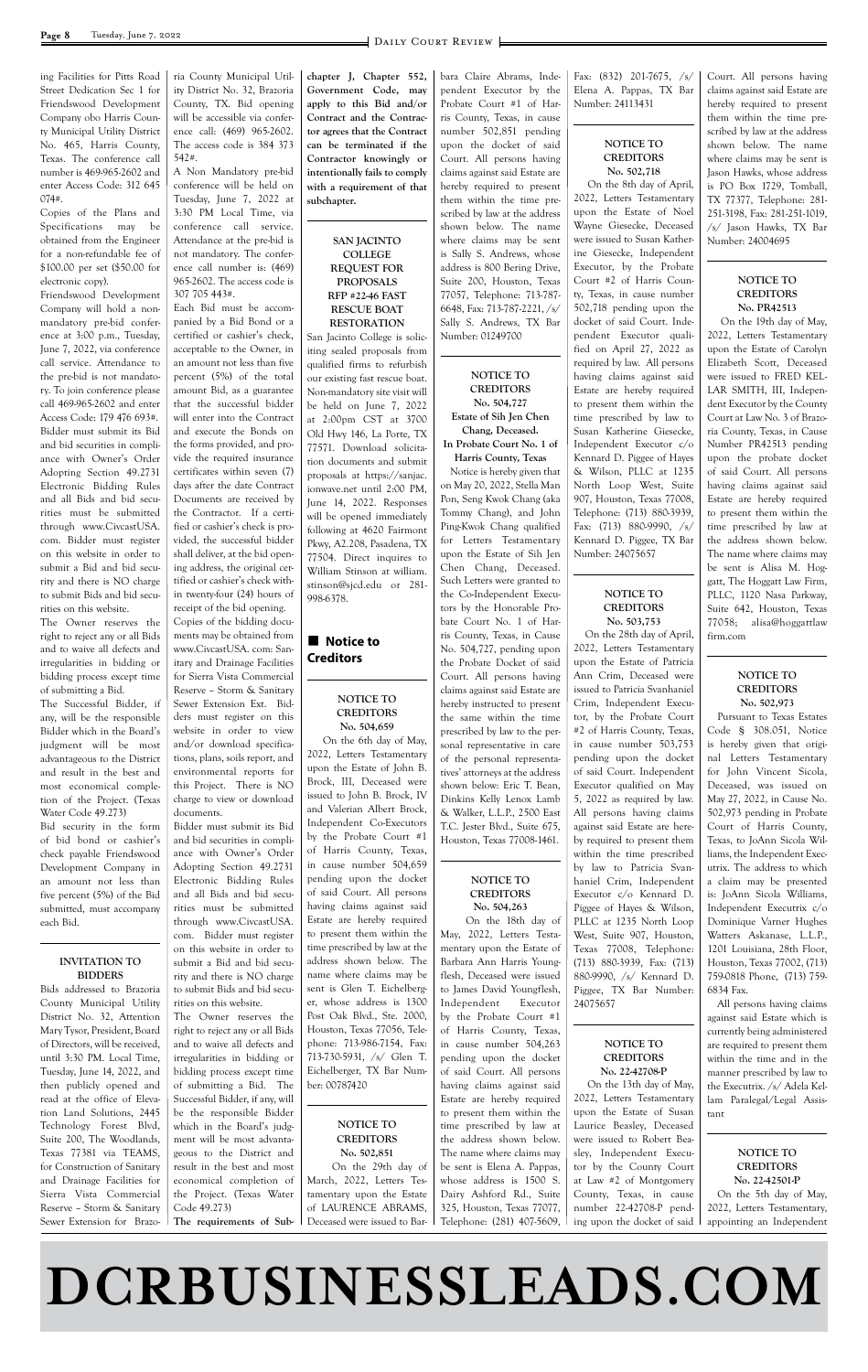Executor upon the Estate of Wayne Harrison a/k/a Wayne John Harrison, Deceased, were issued to Michael Wayne Harrison, Independent Executor, by the County Court at Law Number 2 of Montgomery County, Texas, in cause number 22-42501-P pending upon the docket of said Court.

All persons having claims against said Estate are hereby required to present them within the time prescribed by law at the address shown below. The name where claims may be sent is Kreig LLC, whose address is 6671 Southwest Fwy, Ste 820, Houston, TX 77074, Telephone: 713-909-4906, Fax: 866-633-3083, TX Bar Number: 24046453, Signature: Kreig Mitchell

#### **NOTICE TO CREDITORS No. 495,586**

 On the 20th day of August, 2021, Letters of Testamentary upon the Estate of Carole Diana Bank Sutton, Formerly Carole Diana Mueck, Deceased, were issued to Melissa Mueck and Jonathan Bell, Independent Executors by the Probate Court # 1 of Harris County, Texas, in cause number 495,586 pending upon the docket of said Court.

All persons having claims against said Estate are hereby required to present them within the time prescribed by law at the address shown below. The name where claims may be sent is Shelly Sitton, Attorney at Law, whose address is P.O. Box 1617, Livingston, Texas 77351, Telephone: 936-327- 7181, Fax: 936-327-3798, Email: shellysitton@livingston.net,

TX Bar Number: 24058005, Signature /s/ Shelly Sitton

**NOTICE TO CREDITORS No. 503,664 Estate Of Sue M. Rea, Deceased In Probate Court No. 1 Of Harris County, Texas** Notice is hereby given that on May 20, 2022, Letters of Administration with Will Annexed upon the Estate of Sue M. Rea, Deceased, were issued to Travis Marshall Rea and Austin Edward Rea, as Independent Co-Administrators of said Estate, in proceedings in the Probate Court No. 1 of Harris County, Texas, Cause Number 503,664, and pending in said Court and that they now hold such Letters. All persons having claims against the Estate are hereby required to present the same to the said Travis Marshall Rea and Austin Edward Rea, as Independent Co-Administrators of said Estate, in

care of their attorneys, at the address given below and within the time prescribed by law: Norton Rose Fulbright US LLP Attn.: Joseph C. Sleeth, Jr., 1301 McKinney, Suite 5100, Houston, Texas 77010–3095.

Dated the 3rd day of June, 2022. By Norton Rose Fulbright US LLP By: /s/ Joseph C. Sleeth, Jr. State Bar No. 18500100, joseph. sleeth@nortonrosefulbright. com, Leah Towe State Bar No. 24115868, leah.towe@ nortonrosefulbright.com, 1301 McKinney, Suite 5100, Houston, Texas 77010-3095, Telephone: 713-651-5151, Telecopier: 713-651-5246, Attorneys for Travis Marshall Rea and Austin Edward Rea, as Independent Co-Administrators of the Estate of Sue M. Rea, Deceased

#### **NOTICE TO CREDITORS No. 503,989**

On the 12th day of May, 2022, Letters Testamentary upon the Estate of John Michael McLaughlin, Deceased, were issued to Dawn Renee McLaughlin, Independent Executor by the Probate Court # 2 of Harris County, Texas, in cause number 503,989 pending upon the docket of said Court.

All persons having claims against said Estate are hereby required to present them within the time prescribed by law at the address shown below. The name where claims may be sent is c/o Robert W. Blair, Attorney, whose address is 1155 Dairy Ashford Rd. Ste 103, Houston, TX 77079, Telephone: 281 870-9991, Fax: 281 870- 9969, Email: robert.blair@ blairinmcn.com, TX Bar Number: 02418600, Signature: Robert W. Blair

#### **NOTICE TO CREDITORS No. 504,271**

On the 24th day of May, 2022, Letters Testamentary upon the Estate of Fu Shing Li, Deceased, were issued to Shuh Shya Li, Independent Executor by the Probate Court # 1 of Harris County, Texas, in cause number 504,271 pending upon the docket of said Court. All persons having claims against said Estate are hereby required to present them within the time prescribed by law at the address shown below. The name where claims may be sent is William H. Chao, Chao Law Firm, PLLC, whose address is 7001 Corporate Dr., Suite 136, Houston, TX 77036, Telephone: 713-271-0852, Fax: 713-271-0853, TX Bar Number: 24012412, Signature: /s/ William H. Chao

> **NOTICE TO CREDITORS**

**No. 502,757**

On the 2nd day of June, 2022, Letters of Administration upon the Estate of Roger Paul Schuering, Deceased, were issued to Grayson Gregory Schuering, Independent Administrator, by the Probate Court #1 of Harris County, Texas, in cause number 502,757 pending upon the docket of said Court. All persons having claims against said Estate are hereby required to present them within the time prescribed by law at the address shown below. The name where claims may be sent is Grayson Schuering c/o LaFitte Law Firm, 1095 Evergreen Circle, Suite 200, The Woodlands, Texas 77380, Telephone: 281-310- 5877, Fax 281-226-9106, Email: karla@lafittelawfirm. com, Texas Bar #24072197, /s/ Karla J. LaFitte

**NOTICE TO CREDITORS No. 503,877 The Estate Of Billy Ray Manning, Sr., a/k/a Billy R. Manning, Deceased In Probate Court Number Two (2) Of Harris County, Texas** Notice is hereby given that Letters Testamentary for the Estate of Billy Ray Manning, Sr., also known as Billy R. Manning, Deceased, were issued on May 4, 2022, in Docket No. 503,877, pending in the Probate Court No. Two (2), Houston, Harris County, Texas, to: Mary A. Wells, also known as Mary Wells Manning, Independent Executor.

The address of record for Mary A. Wells, also known as Mary Wells Manning is: Mary A. Wells, also known as Mary Wells Manning, Executor c/o Law Offices of Candace L. Kunz-Freed, PLLC, 9545 Katy Freeway, Suite 400, Houston, Texas 77024.

All persons having claims against this Estate are required to present their claims within the time and in the manner prescribed by law.

Dated on this 3rd day of June, 2022. /s/ Candace L. Kunz-Freed, Attorney for Mary A. Wells, also known as Mary Wells Manning, Independent Executor

**NOTICE TO CREDITORS No. 497,191** Notice is hereby given that original Letters Testamentary for the Estate of James R. Nelson, Deceased, were issued on May 25, 2022, in Cause No. 497,191, pending in the Probate Court No:

2, Harris County, Texas, to: Victoria N. Wingwood and James B. Nelson. All persons having claims

against this Estate which is currently being administered are required to present them to the undersigned within the time and in the manner prescribed by law. c/o: Vaughn W. Davidson, Attorney at Law, 115 Massey Tompkins, Baytown, Texas 77521.

Dated the 2nd day of June, 2022. /s/ Vaughn W. Davidson Attorney for Victoria N. Wingwood and James B. Nelson State Bar No.: 00790566, 115 Massey Tompkins, Baytown, Texas 77521, Telephone: (281) 421-5999, Facsimile: (830) 468-6559, E-mail: vaughn@ vaughndavidson.com

#### **NOTICE TO CREDITORS No. 502,916**

On the 12th day of May, 2022, Letters Testamentary upon the Estate of Donald McDonald, Deceased, were issued to John Bruce McDonald, Independent Executor by the Probate Court # 1 of Harris County, Texas, in cause number 502,916 pending upon the docket of

said Court.

All persons having claims against said Estate are hereby required to present them within the time prescribed by law at the address shown below. The name where claims may be sent is John Bruce McDonald, whose address is 825 Bayland Avenue, Houston, Texas 77009, Telephone: (713) 752-4441, Fax: (713) 754-6741, TX Bar Number: 00784915, Signature: /s/ Scott A. Schepps

#### **NOTICE TO CREDITORS No. 502,050**

**NOTICE TO CREDITORS No. 504,272** On the 24th day of May, 2022, Letters Testamentary upon the Estate of Manson (Ming-Hsiang) Tsai aka

Ming-Hsiang Tsai, Deceased, were issued to Tsung-Chou

Tsai, Independent Executor by the Probate Court # 1 of Harris County, Texas, in cause number 504,272 pending upon the docket of said Court.

All persons having claims against said Estate are hereby required to present them within the time prescribed by law at the address shown below. The name where claims may be sent is William H. Chao, Chao Law Firm, PLLC, whose address is 7001 Corporate Dr., Suite 136, Houston, TX 77036, Telephone: 713-271-0852, Fax: 713-271-0853, TX Bar Number: 24012412, Signature: /s/ William H. Chao

On the 24th day of May, 2022, Letters Testamentary upon the Estate of Lawrence Randolph Cockrell, Deceased, were issued to Martha Cockrell, also known as Martha Susan Burgess Cockrell, Independent Executrix by the Probate Court # 4 of Harris County, Texas, in cause number 502,050 pending upon the docket of said Court. All persons having claims against said Estate are hereby required to present them within the time prescribed by law at the address shown below. The name where claims may be sent is John R. Dantche, Attorney at Law, whose address is 200 River Pointe Dr., Suite 250, Conroe, TX 77301, Telephone: 936-539- 0023, Fax: 936-539-5764, TX County, Texas. same within the time prescribed by law to: The Estate of Conita Gail Cabaniss, Deceased Alix Ava Biondo,

#### **NOTICE TO CREDITORS No. 502,300**

On the 12th day of April 2022, lndependent Administration upon the Estate of Joseph Scott Simoneaux, Deceased, were issued to Ren-Elise Nelson, lndependent Executor, by the probate Court No. Four of Harris County, Texas, in cause number 502,300 pending upon the docket of said Court.

Bar Number: 24067565, Signature: /s/ John R. Dantche Independent Executor c/o Nicole B. Davis, Nikki Davis Law PC, 6200 Savoy Dr., Suite 132, Houston, Texas 77036 **NOTICE TO CREDITORS**

All persons having claims against said Estate are hereby required to present them within the time prescribed by law at the address shown below. The name where claims may be sent is Eva Geer, whose address is 9432 Katy Freeway #380, Houston, Texas 77055, Telephone: 713-789-3374, Fax: 713-952-0377, TX Bar Number: 07790350

#### **NOTICE TO CREDITORS No. 503,070**

**Notice To All Persons Having Claims Against The Estate Of Conita Gail Cabaniss, Deceased**

#### **Notice Of Appointment Of Independent Executor**

Notice is hereby given that on May 17, 2022, Letters of Testamentary were issued to: Alix Ava Biondo by the Honorable Probate Court No. 4 of Harris County, Texas, in Cause No. 503,070, pending

**No. 504,390** On the 31st day of May, 2022, Letters Testamentary upon the Estate of Johnnie

Burton Haney aka John B. Haney a/k/a Johnny Burton Haney, Jr., Deceased, were issued to Johnnie Burton Haney, III, Independent Executor by the Probate Court # 2 of Harris County, Texas, in cause number 504,390 pending upon the docket of said Court.

All persons having claims against said Estate are hereby required to present them within the time prescribed by law at the address shown below. The name where claims may be sent is Amanda Grimes, whose address is 440 Cobia Drive # 104, Katy, TX 77494, Telephone: 281-972-8488, Fax: 281-972-8433, TX Bar Number: 24046887, Signature: /s/ Amanda Grimes with Permission

upon the Probate Docket of said Probate Court of Harris All persons having claims against said estate being administered are hereby requested to present the On the 19th day of May, 2022, Letters of Testamentary upon the Estate of Benjamin Joseph Orlando, Deceased were issued to Mary Elizabeth Lutz Orlando, Independent Executor by the Probate Court # 1 of Harris County, Texas, in cause number 504,588 pending upon the docket of

#### **NOTICE TO CREDITORS No. 504,507**

Notice is hereby given that original Letters of Administration for the Estate of Josephine Theobald, Deceased, were issued on May 27, 2022, in Cause No. 504,507, pending in the Probate Court No: 1, Harris County, Texas, to: Isabel Luray Benson.

All persons having claims against this Estate which is currently being administered are required to present them to the undersigned within the time and in the manner prescribed by law. c/o: Janice M. Pickett Attorney at Law, 9950 Cypresswood Dr., Suite 200, Houston, TX 77070.

Dated June 3, 2022 /s/ Janice M. Pickett Attorney for Isabel Luray Benson State Bar No.: 24025590, 9950 Cypresswood Dr., Suite 200, Houston, TX 77070, Telephone: (281) 469-0499, Facsimile: (281) 840-4444, E-mail: jan@janicepickettlaw.com

#### **NOTICE TO CREDITORS No. 504,588**

said Court.

All persons having claims against said Estate are hereby required to present them within the time prescribed by law at the address shown below. The name and address where claims may be sent is Mary Elizabeth Lutz Orlando, whose address is 12123 Queensbury, Houston, TX 77024, Winstead P.C. By: Vincent L. Marino Attorney for the Executor, Telephone:713-650-2799, Fax: 713-650-2400, Email:vmarino@winstead.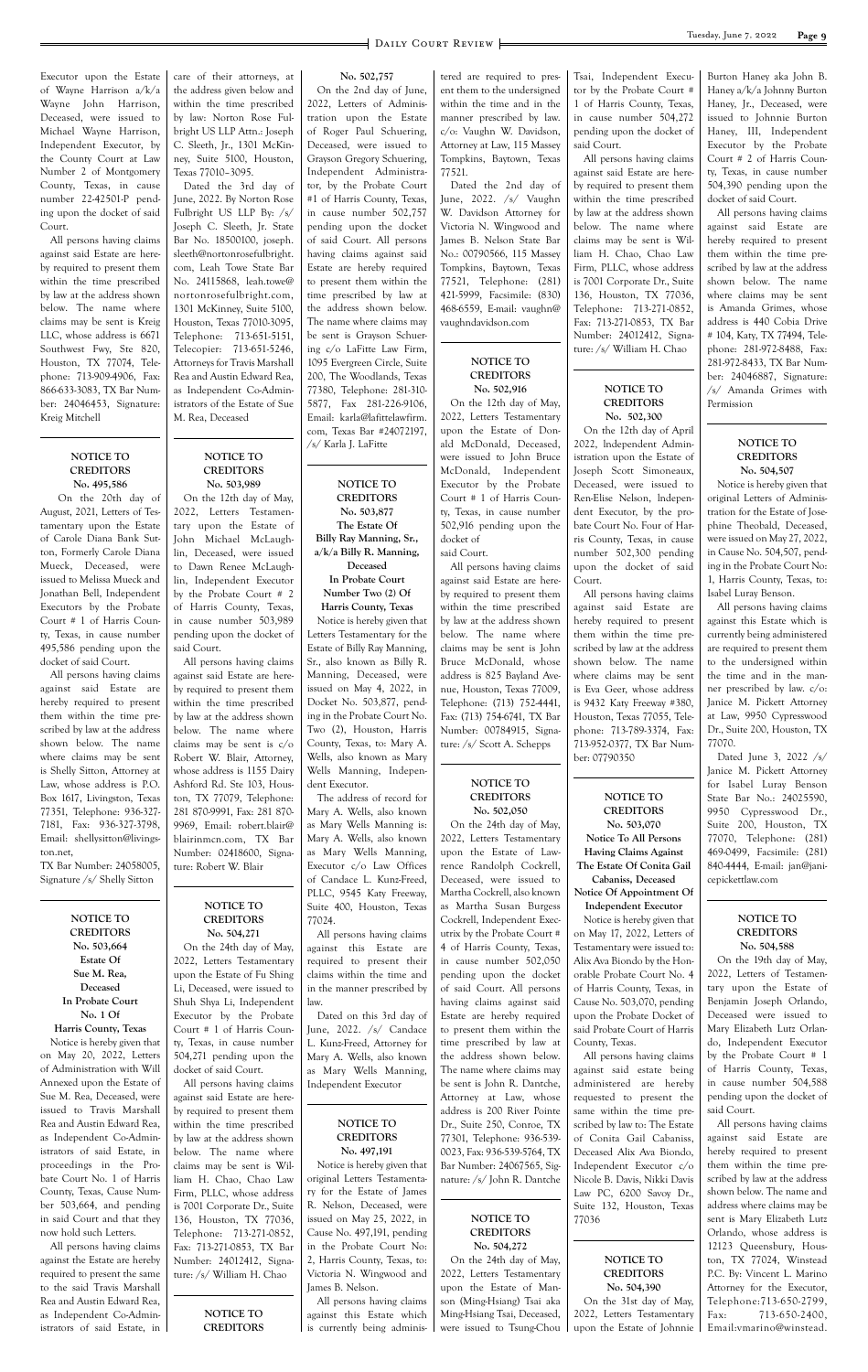com, TX Bar Number: 12984000, Signature: /s/ Vincent L. Marino

#### **NOTICE TO CREDITORS No. 504,234**

On the 18th day of May 2022, Letters Testamentary upon the Estate of Ralph S. Bender, Deceased, were issued to Sherrie M. Bender as Independent Executor by the Probate Court # Three of Harris County, Texas, in cause number 504,234 pending upon the docket of said Court.

All persons having claims against said Estate are hereby required to present them within the time prescribed by law at the address shown below. The name where claims may be sent is Sherrie M. Bender whose address is 1414 Wood Hollow #655, Houston, TX 77057, TX Bar Number: 24026752, Signature: /s/ Nick Abaza

#### **NOTICE TO CREDITORS No. 504,622**

On the 19th day of May, 2022, Letters Testamentary upon the Estate of Angeline Birkelbach, Deceased, were issued to Tracy Lea Birkelbach Kremen, Independent Executor, by the Probate Court# 4 of Harris County, Texas, in cause number 504,622 pending upon the docket of said Court.

All persons having claims against said Estate are hereby required to present them within the time prescribed by law at the address shown below. The name where claims may be sent is Tracy Lea Birkelbach Kremen, Independent Executor of the Estate of Angeline Birkelbach, c/o: The Patton Law Firm, PLLC., whose address is 639 Heights Boulevard, Houston, TX 77007, Telephone: 713-730-9446, Fax: 713-583-4180, TX Bar Number: 24085521, Signature: /s/ Jaclyn D. Patton

#### **NOTICE TO CREDITORS**

Texas 77008-6916. All persons having claims against this estate, which is currently being administered, are required to present them within the time and in the manner prescribed by law.

Dated this 1st day of June, 2022. /s/ Joellen Snow Attorney For Delfina Salinas, Independent Executor of the Estate of Robert Salinas, Deceased

#### **NOTICE TO CREDITORS No. 504,743**

On the 5th day of May, 2022, Letters Testamentary upon the Estate of Donald Wayne Johnson, Deceased, Were issued to Debra A. Bullard, Independent Executor by the Probate Court # 2 of Harris County, Texas, in cause number 504,743 pending upon the docket of said Court.

All persons having claims against said Estate are hereby required to present them within the time prescribed by law at the address shown below. The name where claims may be sent is c/o Robert W. Blair, Attorney, whose address is 1155 Dairy Ashford Rd., Ste 103, Houston, TX 77079, Telephone: 281 870-9991, Fax: 281 870- 9969, Email: robert.blair@ blairinman.com, TX Bar Number: 02418600, Signature: /s/ Robert W. Blair

#### **NOTICE TO CREDITORS No. 504,885**

On the 1st day of June, 2022, Letters Testamentary upon the Estate of Eric W. Swenson a/k/a Eric Warren Swenson, Deceased, were issued to Judith A. Swenson, Independent Executer by the Probate Court# 3 of Harris County, Texas, in cause number 504,885 pending upon the docket of said Court.

All persons having claims against said Estate are hereby required to present them within the time prescribed by law at the address shown below. The name where Independent Executor of said Estate, in proceedings in Probate Court No. 3 of Harris County, Texas, Cause Number 505,938, and pending in said Court and that she now holds such Letters.

All persons having claims against the Estate are hereby required to present the same to the said Katherine Lynn Milam, as Independent Executor of said Estate, in care of her attorneys, at the address given below and within the time prescribed by law: Norton Rose Fulbright US LLP Attn.: Leah Towe, 1301 McKinney, Suite 5100, Houston, Texas 77010–3095.

Dated the 3rd day of June, 2022. By Norton Rose Fulbright US LLP By: /s/ Leah Towe State Bar No. 24115868 leah.towe@nortonrosefulbright.com, 1301 McKinney, Suite 5100, Houston, Texas 77010-3095, Telephone: 713-651-5151, Telecopier: 713-651-5246 Attorneys for Independent Executor of the Estate of John Daniel Milam, Deceased

#### **NOTICE TO CREDITORS No. 504,854**

On the 23rd day of May, 2022, Letters Testamentary upon the Estate of Kenneth W. Taylor, Deceased, were issued to Deborah L. Stone, Independent Executor by the Probate Court # One of Harris County, Texas, in cause number 504,854 pending upon the docket of said Court.

All persons having claims against said Estate are hereby required to present them within the time prescribed by law at the address shown below. The name where claims may be sent is Deborah L. Stone, Independent Executor of the Estate of Kenneth W. Taylor, whose address is 10 Hideaway Dr., Friendswood, Texas 77546, Telephone: 281-728-8504, TX Bar Number: 24003700, Signature: /s/ Julie M. Dallison

**NOTICE TO**

Ann Fourie State Bar No.: 15037250, 6610 Trebeck Ln, Spring, TX 77379, Telephone: (281) 444-3710, E-mail: paul@texaswillsandtrusts.com

#### **NOTICE TO CREDITORS No. PR41926**

On the 25th day of March, 2022, Letters of Independent Administration upon the Estate of Latoya Yvonne Hamilton Deceased, were issued to Roger Hamilton Independent Administrator, by the County Court at Law and Probate Court# One (1) of Brazoria County, Texas, in cause number PR41926 pending upon the docket of said Court.

| No. 505,173                   | claims may be sent is Christy | <b>CREDITORS</b>              | $(713)$ 389-5755 Fax: $(713)$ | I, LLC dba Living Spaces  | dba: Nam Thai Restaurant      |
|-------------------------------|-------------------------------|-------------------------------|-------------------------------|---------------------------|-------------------------------|
| Estate Of                     | Theander, whose address       | No. 505,072                   | 389-5756 Email: richard@      | Furniture to be located   | And Bar has filed applica-    |
| Robert Salinas,               | is $440$ Cobla Drive # 104,   | Notice is hereby given        | rcjlawfirm.com TX Bar         | at 2660 Fountain View     | tion for Mixed Beverage.      |
| Deceased                      | Katy, TX 77494, Telephone:    | that original Letters Testa-  | Number: 24041179 Signa-       | Drive, Houston, Harris    | Said business to be con-      |
| In The Probate Court          | 281-972 8488, Fax: 281-       | mentary for the Estate of     | ture: /s/ Richard C. James    | County, Texas. Grover     | ducted at 501 Bradford,       |
| Number Three (3) Of           | 972-8433, TX Bar Number:      | Jay Morgan Byers, Deceased,   |                               | Geiselman, Manager. LS    | Kemah, Galveston Coun-        |
| Harris County, Texas          | 24063960, Signature: Chris-   | were issued on June 1, 2022,  |                               | Pflugerville Restaurant   | ty, Texas 77565.              |
| Notice To All Persons Hav-    | ty Theander with Permission   | in Cause No. 505,072, pend-   | NOTICE TO                     | Investment, LLC, Mem-     | Nam Thai, LLC dba:            |
| ing Claims Against The        |                               | ing in the Probate Court No:  | <b>CREDITORS</b>              | ber.                      | Nam Thai Restaurant           |
| Estate Of Robert Salinas,     |                               | 2, Harris County, Texas, to:  | No. 504,584                   |                           | And Bar                       |
| Deceased                      | NOTICE TO                     | Jeannine Ann Fourie.          | Notice is hereby given        |                           | Kedsara Lasater / Man-        |
| Notice is hereby given that   | <b>CREDITORS</b>              | All persons having claims     | that original Letters Testa-  | Notice is hereby given in | ager                          |
| Letters Testamentary for the  | No. 505,938                   | against this Estate which is  | mentary for the Estate of     | accordance with the terms |                               |
| Estate of Robert Salinas      | Estate Of                     | currently being administered  | Harold Lee Riffe, Deceased,   | and provisions of the     |                               |
| were issued on June 1, 2022,  | John Daniel Milam,            | are required to present them  | were issued on May 19, 2022   | Texas Alcoholic Beverage  | Notice is hereby given        |
| in Cause No. 505,173 in Pro-  | Deceased                      | to the undersigned within     | under Docket No. 504,584,     | Code that BC Brothers,    | in accordance with the        |
| bate Court Number Three       | In Probate Court No. 3        | the time and in the man-      | pending in the Probate        | Inc d//b/a BC Food Mart   | terms and provisions of       |
| in Harris County, Texas, to   | Of Harris County, Texas       | ner prescribed by law. c/o:   | Court Number 3 of Harris      | has filed application for | the Texas Alcoholic Bev-      |
| Delfina Salinas.              | Notice is hereby given        | Paul R. Nitz, P.C. Attorney   | County, Texas to Linda Ann    | Wine-Only Package Store   | erage Code that Dai LE,       |
| The address for mailing       | that on May 25, 2022, Let-    | at Law, 6610 Trebeck Ln,      | Riffe. Claims may be pre-     | Permit.                   | LLC dba: Ocean 2 Craw-        |
| claims is: c/o Joellen Snow,  | ters Testamentary upon the    | Spring, TX 77379.             | sented in care of the attor-  | Said business to be       | fish Seafood & Grill has      |
| Attorney for Delfina Salinas, | Estate of John Daniel Milam,  | Dated the 1st day of          | ney for the Estate addressed  | conducted at 1417 Spen-   | filed application for Beer    |
| Independent Executor, 1148    | Deceased, were issued to      | June 2022. $/s/$ Paul R Nitz, | as follows: Estate of Harold  | cer Hwy, South Hous-      |                               |
| Heights Blvd., Houston,       | Katherine Lynn Milam, as l    | P.C Attorney for Jeannine     | Lee Riffe c/o Monica Schulz   | ton (Harris County), TX   | Notices continued on backpage |
|                               |                               |                               |                               |                           |                               |

All persons having claims against said Estate are hereby required to present them within the time prescribed by law at the address shown below. The name where claims may be sent is Law Offices of Darrell L. Wright, whose address is 1415 North Loop West, Suite 305, Houston, Texas 77008, Telephone: (713) 552-0600, Fax: (713) 752-2812, Email: attorneydwright@sbcglobal.net, TX Bar Number: 24037744, Signature: /s/ Derrell L. Wright

#### **NOTICE TO CREDITORS No. 22-42709-P**

On the 19th day of May, 2022, Letters Testamentary upon the Estate of Mary Lou Marple, Deceased, were issued to Christy Marple and Bradley Marple, Independent Co-Executors by the County Court #2 of Montgomery County, Texas, in cause number 22-42709-P pending upon the docket of said Court.

All persons having claims against said Estate are hereby required to present them within the time prescribed by law at the address shown below. The name where claims may be sent is Richard C. James, whose address is 1776 Woodstead Court, Suite 105, The Woodlands, Texas 77380 Telephone:

Orlando Orlando & Orlando, L.L.P. 1021 Main Street, Suite 1150, Houston, Texas 77002

All persons having claims against this Estate which is currently being administered are required to present them within the time and in the manner prescribed by law.

Dated this 3rd day of June, 2022. Orlando & Orlando, L.L.P. By: /s/ Monica Schulz Orlando Attorney For Independent Executor, Linda Ann Riffe

#### **n** TABC Notices

**Notice is hereby given in accordance with the terms and provisions of the Texas Alcoholic Beverage Code that Open Land Of Texas LLC dba Bar On The Deck has filed application for Wine and Malt Beverage Retailers Permit.**

 **Said business to be conducted at 5802 FM 1488, Magnolia (Montgomery County), Tx 77354**

 **Open Land Of Texas LLC dba Bar On The Deck**

 **Siau Mee Chung - Managing Member.**

**Notice is hereby given in accordance with the terms and provisions of the Texas Alcoholic Beverage Code that Bernal Mexican Food & Grocery Inc. d/b/a Pancho's Meat Market #4 has filed application for (BQ) Wine and Malt Beverage Retailer's Off-Premise Permit.**

**Said business to be conducted at 8554 Long Point Road, Houston, Harris County, Texas 77055.**

**Bernal Mexican Food & Grocery Inc. d/b/a Pancho's Meat Market #4 Francisco J. Bernal, President**

**Application has been made with the Texas Alcoholic Beverage Commission for a Wine and Malt Beverage Retail Dealer's Permit by LS Pflugerville** 

**77587 BC Brothers, Inc d//b/a BC Food Mart**

 **Prakash BC - Pres; Narayan BC - Sec.**

**Notice is hereby given in accordance with the terms and provisions of the Texas Alcoholic Beverage Code that MLK Petrol LLC dba BK Food Store has filed application for Wine Package Store Only.**

**Said business to be conducted at 6333 Martin Luther King Blvd, Houston, Harris County, Texas 77021.**

**MLK Petrol LLC dba BK Food Store**

**Molly Truong - Manager**

**Notice is hereby given in accordance with the terms and provisions of the Texas Alcoholic Beverage Code that The Hem Group LLC dba: Hem Kitchen And Bar has filed application for Mixed Beverage.**

**Said business to be conducted at 11414, Houston, Harris County, Texas 77072.**

**The Hem Group LLC dba: Hem Kitchen And Bar**

**Steven N Diep / Managing Member; Kanny Le / Managing Member**

**Notice is hereby given in accordance with the terms and provisions of the Texas Alcoholic Beverage Code that Jadari Irie Sizzle LLC, dba Jadari Irie Sizzle has filed application for Wine and Malt Beverage Retail Dealer's On-Premise Permit.**

**Said business to be conducted at 12709 Beechnut St. Ste 100, Houston, Harris County, Texas 77072.**

**Jadari Irie Sizzle LLC, dba Jadari Irie Sizzle**

**Oneil Thorpe, Manager**

**Notice is hereby given in accordance with the terms and provisions of the Texas Alcoholic Beverage Code that Nam Thai, LLC**